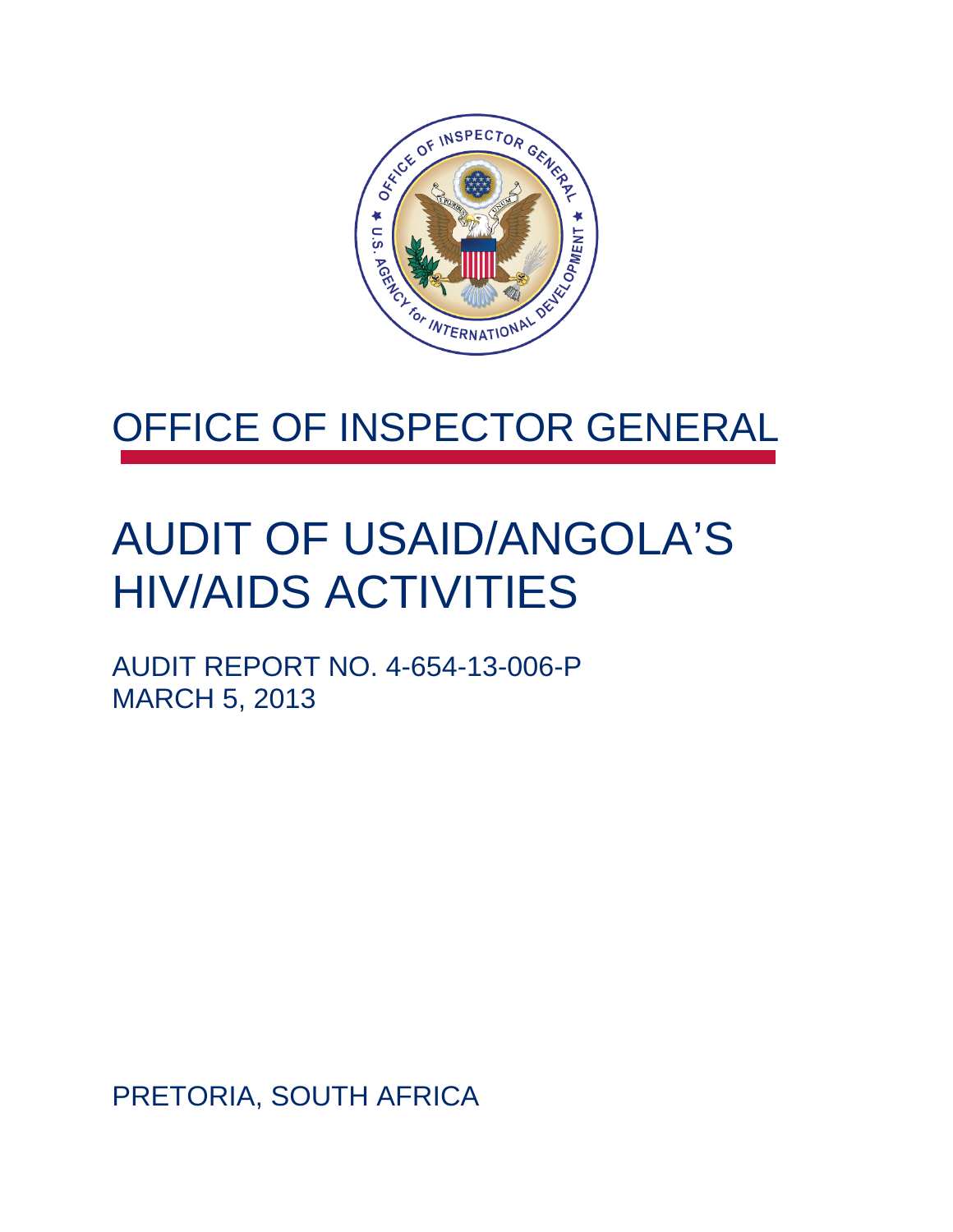

#### *Office of Inspector General*

March 5, 2013

#### **MEMORANDUM**

- **TO:** USAID/Angola Mission Director, Teresa McGhie
- **FROM:** Regional Inspector General/Pretoria, Robert W. Mason /s/

#### **SUBJECT:** Audit of USAID/Angola's HIV/AIDS Activities (Report No. 4-654-13-006-P)

This memorandum transmits our final report on the subject audit. We have considered carefully your comments on the draft report and have included them in their entirety in Appendix II.

The report includes 14 recommendations to strengthen USAID/Angola's HIV/AIDS activities. We acknowledge management decisions on Recommendations 1 through 6, 8, 9, and 11 through 14, and final action on Recommendation 12. In accordance with ADS 595.3.1.2, management decisions on Recommendations 7 and 10 cannot be reached until the agreement officer specifies the amount of questioned costs (currently \$367,848 ineligible) allowed and/or disallowed and sets a target date for collection of any disallowed costs. We disagreed with the management decision for Recommendation 5 because it did not address training for implementing partners. For further details, please see page 19.

Please have the responsible official provide us with written notice within 30 days on actions planned or taken regarding Recommendations 7 and 10. If you choose to revise your proposed actions for Recommendation 5, please also advise us of this in writing. Finally, please provide the Audit Performance and Compliance Division in the USAID Office of the Chief Financial Officer with the necessary documentation to achieve final action on Recommendations 1, 2, 3, 4, 5 (if you choose not to revise), 6, 8, 9, 11, 13, and 14. Recommendation 12 is closed upon report issuance.

I want to express my sincere appreciation for the cooperation and courtesy extended to my staff during the audit.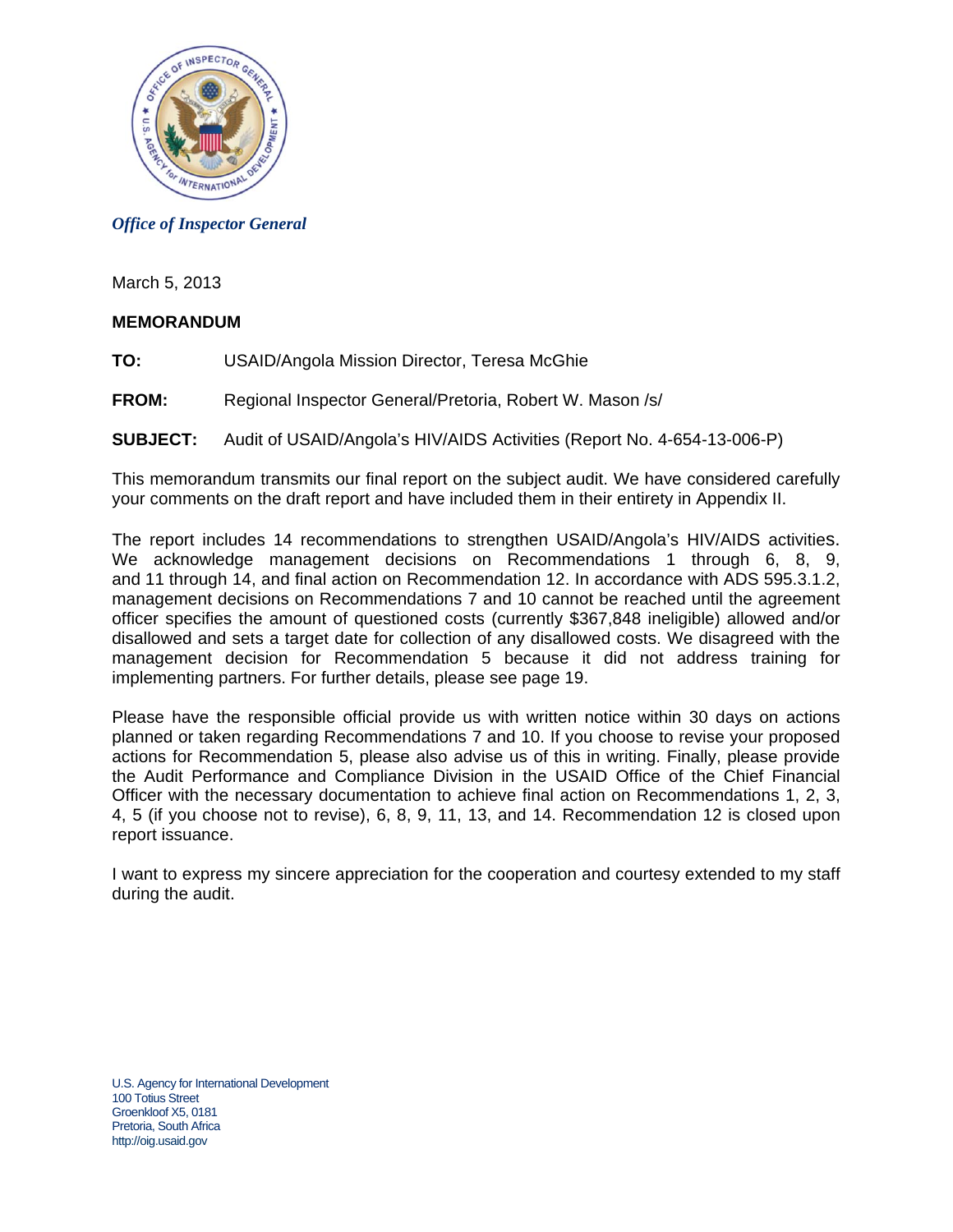# **CONTENTS**

| USAID/Angola Did Not Implement Performance Management Processes Adequately 9        |
|-------------------------------------------------------------------------------------|
| USAID and Population Services International Processes for Use and Management of     |
|                                                                                     |
| Population Services International's Advocacy Work Had Not Progressed as Planned  15 |
|                                                                                     |
|                                                                                     |
|                                                                                     |
|                                                                                     |
| Appendix III-Results of Selected HIV/AIDS Performance Indicators 33                 |

#### **Abbreviations**

The following abbreviations appear in this report:

| <b>ADS</b>    | <b>Automated Directives System</b>               |
|---------------|--------------------------------------------------|
| ADRA          | Action for Rural Development and the Environment |
| <b>CDC</b>    | Centers for Disease Control and Prevention       |
| <b>CFR</b>    | Code of Federal Regulations                      |
| FY            | fiscal year                                      |
| <b>OGAC</b>   | Office of the U.S. Global AIDS Coordinator       |
| <b>PEPFAR</b> | President's Emergency Plan for AIDS Relief       |
| <b>PSI</b>    | <b>Population Services International</b>         |
| <b>RIG</b>    | <b>Regional Inspector General</b>                |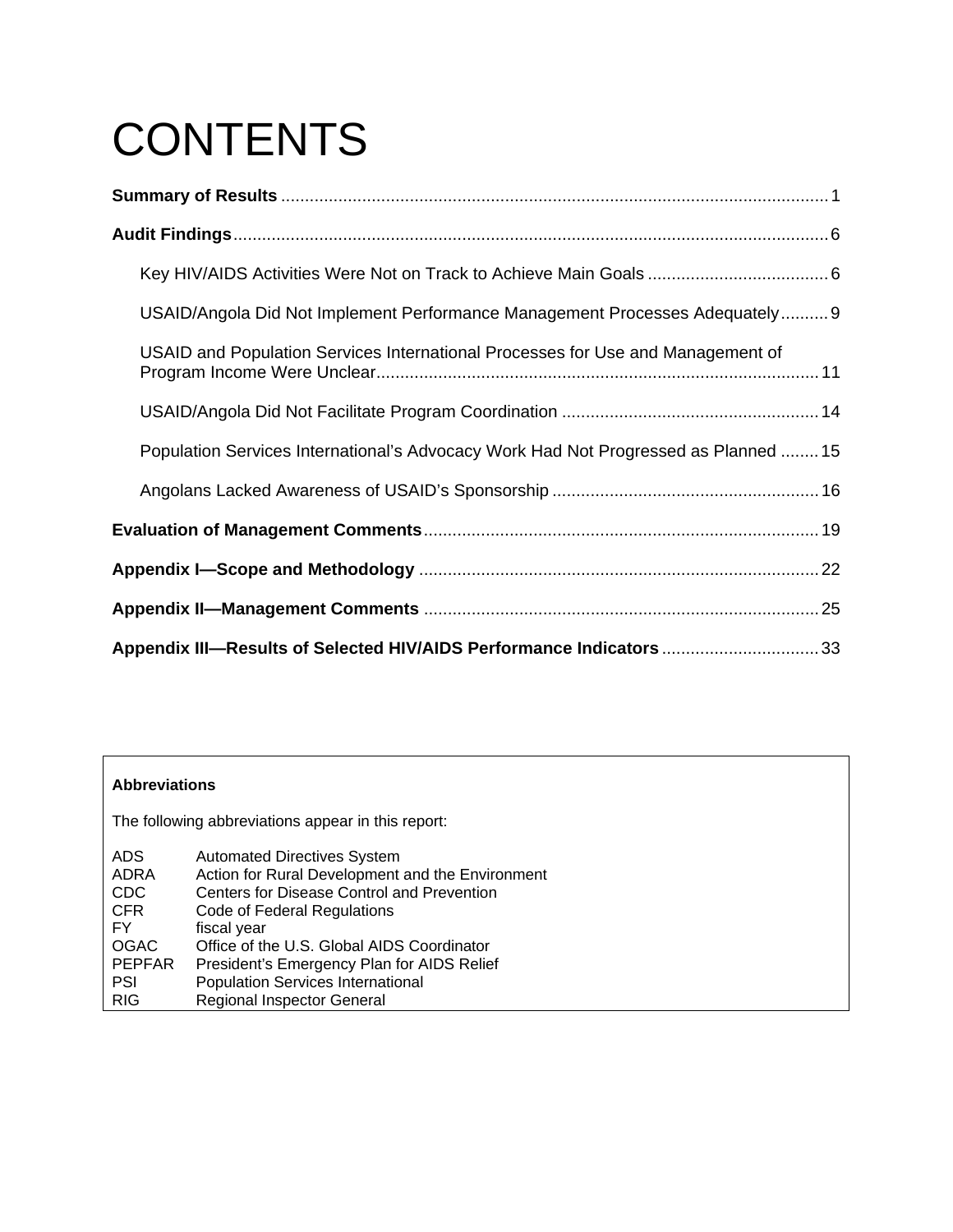# SUMMARY OF RESULTS

Angola's decades of civil war ended in 2002, leaving the country with few health facilities and not enough trained doctors and nurses. While recent economic growth has expanded medical services, many health-care workers still are poorly trained, threatening the country's response to HIV. Although Angola's HIV prevalence rate<sup>1</sup> of 2 percent is much lower than others in the region—Zambia's rate is 13.5, Namibia's is 13.1, and Botswana's is 24.8—HIV could spread because Angola's borders are more open since the end of conflict. Provinces transected by the heavily traveled transportation corridor that connects Luanda, the country's capital, with Namibian markets are especially vulnerable.

USAID/Angola worked with the Angolan Government to formulate a national HIV/AIDS strategy to address U.S. Government priorities and Angolans' HIV/AIDS needs. The strategy focuses on strengthening health systems, changing behaviors to help prevent HIV infection, and improving data needed to support decision making in the health sector.

To help achieve these goals, USAID/Angola undertook several HIV/AIDS programs. It received a total of \$20 million in funding from the President's Emergency Plan for AIDS Relief (PEPFAR) in fiscal years (FYs) 2011 and 2012 to implement the programs.<sup>2</sup> The audit reviewed four of them, described below, representing total awards of \$61.4 million. As of June 30, 2012, obligations for these four programs totaled \$14.6 million, and expenditures totaled \$11.4 million.

| Name and<br><b>Type of Award</b>                                                                  | <b>Budget</b>                                                                               | <b>Purpose</b>                                                                                                                              | <b>Dates</b>            | Partner(s)                                                                  |
|---------------------------------------------------------------------------------------------------|---------------------------------------------------------------------------------------------|---------------------------------------------------------------------------------------------------------------------------------------------|-------------------------|-----------------------------------------------------------------------------|
| Strengthening<br><b>Angolan Systems</b><br>for Health<br>(ForçaSaùde)<br>cooperative<br>agreement | \$33 million;<br>obligations of<br>\$4.3 million and<br>expenditures of<br>\$3.2 million    | Strengthening health systems<br>and increasing the availability and<br>use of high-quality health-care<br>services and commodities.         | 10/1/2011-<br>9/30/2016 | Jhpiego, an<br>affiliate of<br>Johns<br><b>Hopkins</b><br><b>University</b> |
| <b>Integrated Health</b><br><b>Social Marketing</b><br>cooperative<br>agreement                   | $$19.5$ million;<br>obligations of<br>\$3.2 million and<br>expenditures of<br>\$2.6 million | Improving access to, demand for,<br>and use of essential health<br>commodities, including condoms,<br>through social marketing.             | 10/1/2011-<br>9/30/2016 | Population<br><b>Services</b><br>International<br>(PSI)                     |
| <b>PROACTIVO</b><br>cooperative<br>agreement                                                      | $$5.6$ million;<br>obligations of<br>\$3.8 million and<br>expenditures of<br>\$2.8 million  | Reducing risky sexual practices of<br>groups most at risk for contracting<br>HIV, such as sex workers, their<br>clients, and truck drivers. | 10/1/2010-<br>9/30/2013 | PSI                                                                         |
| <b>Kapelako Project</b><br>cooperative<br>agreement                                               | \$3.3 million;<br>obligations of<br>\$3.3 million and<br>expenditures of<br>\$2.8 million   | Strengthening community-based<br>HIV prevention in the general<br>population, focusing on youth.                                            | 11/1/2010-<br>9/30/2012 | World<br>Learning,<br>with PSI as<br>technical<br>lead                      |

#### **Audited Programs as of June 30, 2012**

<sup>&</sup>lt;sup>1</sup> The prevalence rate refers to the percentage of people tested who were infected with HIV.<br><sup>2</sup> PEREAR is a U.S. Covernment initiative to compat HIV and AIDS around the world.

 $2$  PEPFAR is a U.S. Government initiative to combat HIV and AIDS around the world.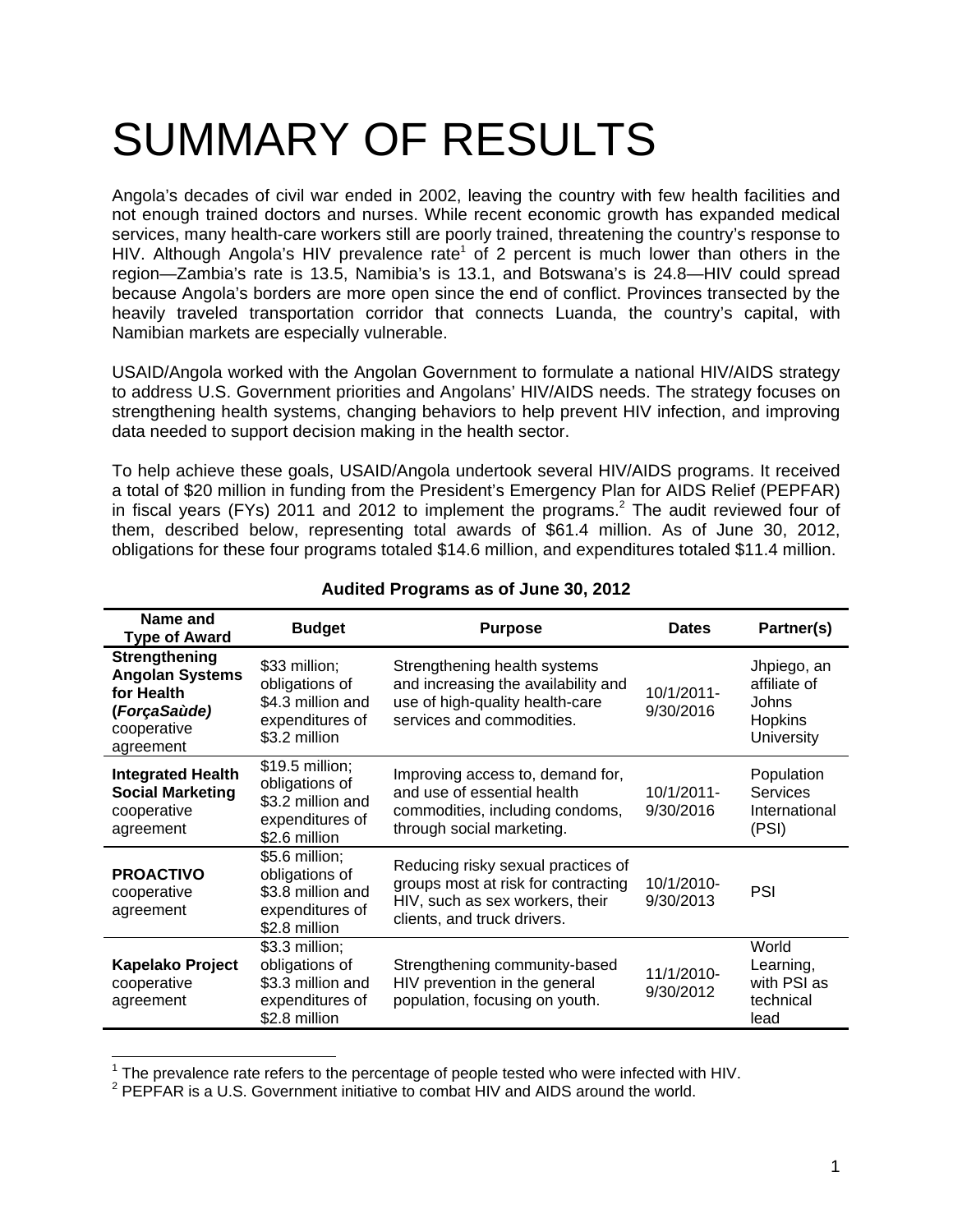**Strengthening Angolan Systems for Health (ForçaSaùde).** Known by its Portuguese name, ForçaSaùde has focused on training nurses to provide HIV counseling, testing, and follow-up services that only doctors had provided previously. This is important because Angola has only one doctor per 10,000 people, and the Government of Angola specifically requested this training. Jhpiego implements ForçaSaùde in two of Angola's most populous provinces, Luanda and Huambo (Figure 1).



**Figure 1. Map of Angola** 

Source: Office of the United Nations High Commissioner for Refugees (www.unhcr.org).

**Integrated Health Social Marketing.** Social marketing refers to the use of commercial marketing and sales techniques to change or encourage targeted behaviors, like increasing condom use to prevent HIV transmission. For this program, PSI markets two brands of condoms, Legal and Sensual, through wholesalers to traditional outlets, such as pharmacies and shops, and directly to high-risk outlets such as bars and nightclubs. The program continues work that has been ongoing since 2000.

**PROACTIVO.** The program is designed to prevent HIV transmission among groups that are most at risk. Program activities include promoting safe sexual behavior, demonstrating correct condom use, distributing free condoms, referring clients for HIV counseling and testing, and advocating for laws and policies to reduce discrimination. PSI implements these activities in Luanda and Cunene Provinces, while four local subpartners provide support in Luanda, Huila, Huambo, and Benguela Provinces. PSI also has a subagreement with a fifth local organization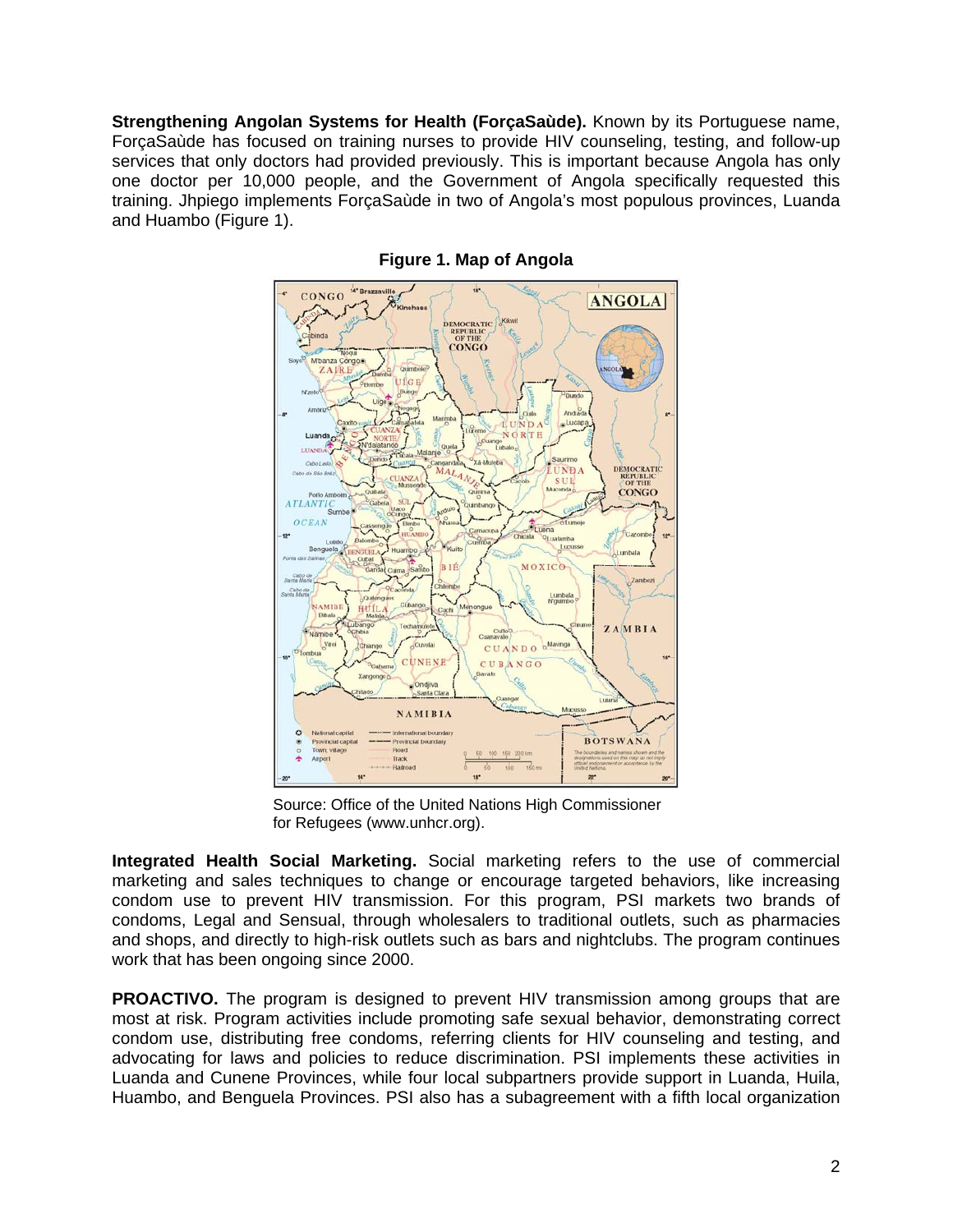for advocacy work in Luanda; however, PSI recently terminated its subagreement with a sixth local organization that was responsible for leading these advocacy efforts.

**Kapelako Project.** The mission intended the cooperative agreement to run from November 1, 2010, to October 31, 2013, with an initial budget of \$8.3 million. However, on March 22, 2012, USAID reduced the funding and shortened the implementation period after determining that World Learning was not complying fully with the requirements of the cooperative agreement.

The Regional Inspector General/Pretoria (RIG/Pretoria) conducted this audit as part of its FY 2012 audit plan to determine whether USAID/Angola's HIV/AIDS prevention activities were achieving their main goals of strengthened health systems, changed behavior, and improved strategic information. The audit found that key HIV/AIDS activities were not on track to achieve main goals (page 6).

Significant delays in program start-up and implementation affected each of the mission's four key HIV/AIDS programs. Although implementing partners' poor performance contributed, USAID/Angola did not manage its HIV/AIDS programs effectively during the audit period, primarily because of staffing vacancies. However, USAID/Angola had filled these vacancies by September 2012 and was poised to show positive results in its future HIV/AIDS programming.

In addition, the audit disclosed that:

- USAID/Angola did not implement performance management processes adequately (page 9). Processes for data collection, verification, and setting targets were subject to error and precluded substantiating reported data with source documentation. As a result, performance data were not credible for reporting or useful for making decisions.
- USAID and PSI processes for use and management of program income were unclear (page 11). Mission staff members overlooked that PSI reported program income incorrectly on its financial forms, used up to \$9,640 of program income in ways it should not have, underreported program income from Legal condom sales by \$19,656, and did not report to USAID any program income from sales of Sensual, worth \$358,208. As a result, PSI may not have used program income earned under the Integrated Health Social Marketing Program to reach eligible objectives, as stipulated by 22 Code of Federal Regulations (CFR) 226.24 and the cooperative agreement.
- USAID/Angola did not facilitate program coordination (page 14). Two of the mission's HIV/AIDS programs, PROACTIVO and ForçaSaùde, did complementary work in HIV counseling and testing, health facility mapping, and mobile clinic use, but were unaware of one another's activities. As a result, the partners did not coordinate activities for greater program impact, and the mission risked duplicating partner efforts.
- PSI's advocacy work had not progressed as planned (page 15). PSI selected a local Angolan organization to lead advocacy efforts under PROACTIVO, but the organization was reluctant to work with target populations and ultimately unable to perform. PSI terminated the subagreement without finding a new advocacy partner and spent \$70,000 without achieving planned advocacy objectives.
- Angolans lacked awareness of USAID's sponsorship (page 16). For example, a Ministry of Health official was unaware of USAID, despite working closely with the PROACTIVO referral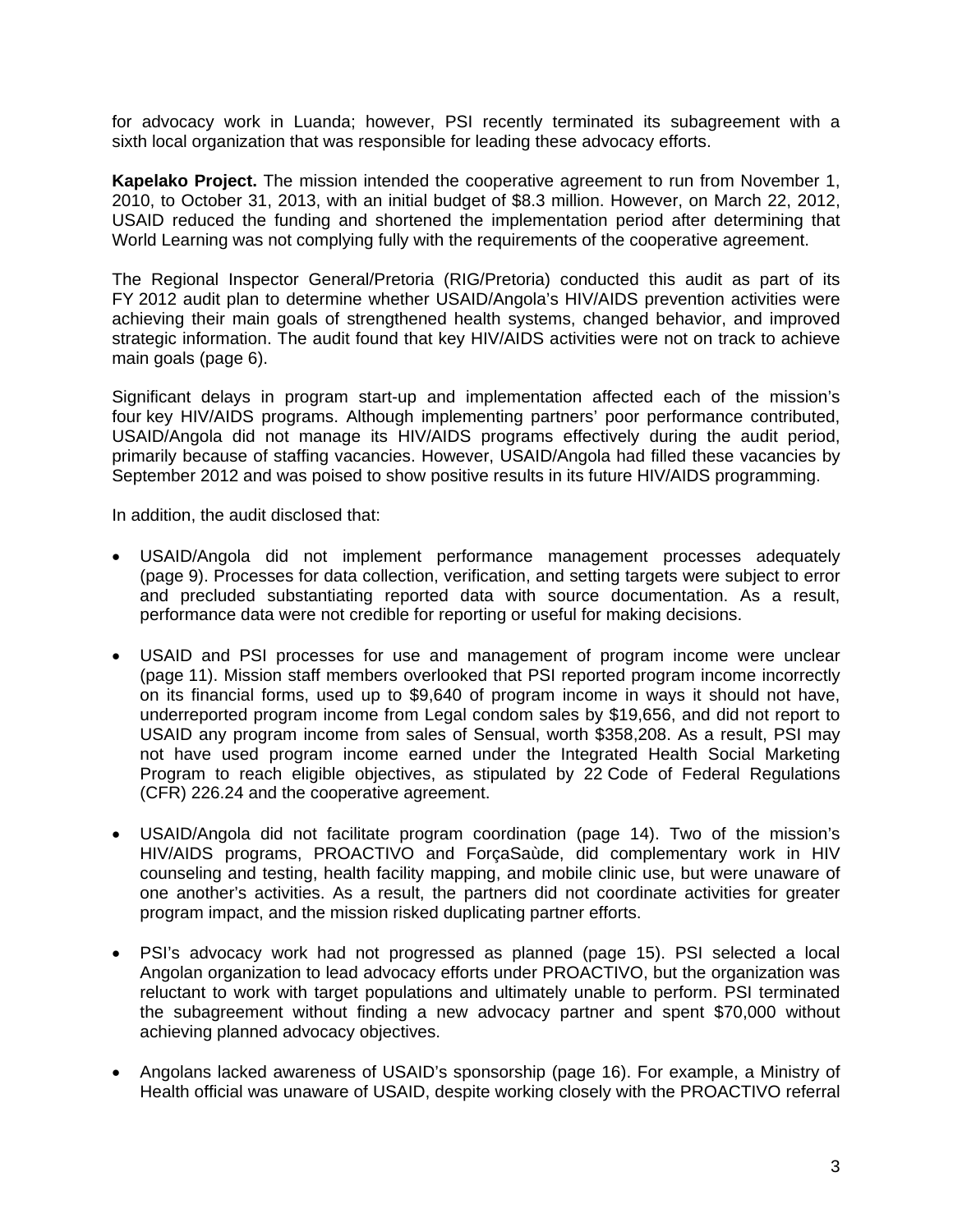network, while beneficiaries did not recall USAID immediately after participating in a USAIDfunded outreach activity. Consequently, the U.S. Government and the American people did not receive the maximum public diplomacy benefits from their assistance to Angola's HIV prevention efforts.

To address the above issues, the audit recommends that USAID/Angola:

- 1. Implement a process for approving partner deliverables, which includes rerouting in the event of staff vacancies (page 9).
- 2. Implement a mission policy to create annual site visit schedules for routine monitoring and addressing performance concerns, including alternate monitoring activities to mitigate travel constraints (page 9).
- 3. Implement a plan to verify that personnel performing agreement officer's representative responsibilities receive the appropriate training and certification (page 9).
- 4. Sign a memorandum of understanding with the Centers for Disease Control and Prevention (CDC) that defines the division of responsibilities for setting targets for and reporting performance on HIV/AIDS indicators (page 11).
- 5. Request training for its staff and HIV/AIDS implementing partners from the Office of the U.S. Global AIDS Coordinator (OGAC) on setting targets for and reporting performance on HIV/AIDS indicators (page 11).
- 6. Implement procedures to verify that implementing partners report program income in accordance with their agreements with USAID (page 12).
- 7. Require PSI to differentiate how it expended \$9,640 in program income (for different uses, including providing incentives for meeting sales targets and holiday gifts), determine the allowability of the amounts expended for the different uses, and recover from PSI any amount determined to be unallowable (page 12).
- 8. Verify that PSI reclassifies \$19,656 in program income (that was incorrectly reported under the previous social marketing program) as income under the Integrated Health Social Marketing Program (page 13).
- 9. Require PSI to develop a written plan for using unexpended current and future program income to further eligible program objectives (page 13).
- 10. Determine whether PSI managed program income of \$358,208 (from sales of Sensual condoms) in accordance with 22 CFR 226.24, and recover from PSI any amount that was managed incorrectly and determined to be unallowable (page 14).
- 11. Reach consensus with PSI on how to manage program income generated from future sales of Sensual brand condoms, and modify the cooperative agreement accordingly (page 14).
- 12. Develop a schedule for holding regular meetings with its HIV/AIDS partners to promote strategic coordination (page 15).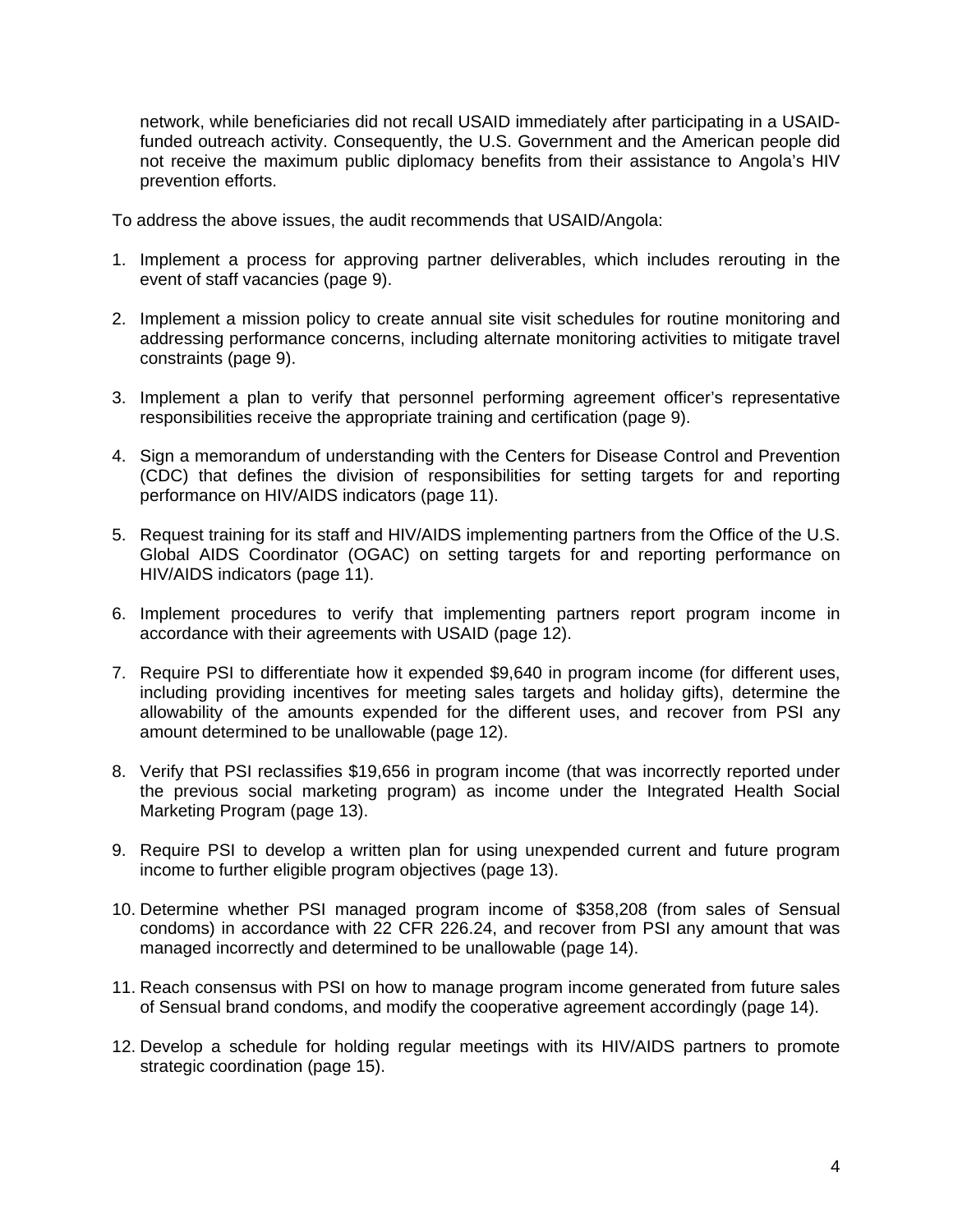- 13. Implement policies and procedures for monitoring the effectiveness of approved branding and marking plans (page 18).
- 14. Remind PSI, in writing, of its obligation to brand all program materials (including supplementary promotional materials) according to its branding and marking plan, exempting only items explicitly identified in the plan from branding and marking requirements (page 18).

Detailed findings appear in the following section, and the scope and methodology appear in Appendix I. Management comments are in Appendix II, and our evaluation of them is on page 19.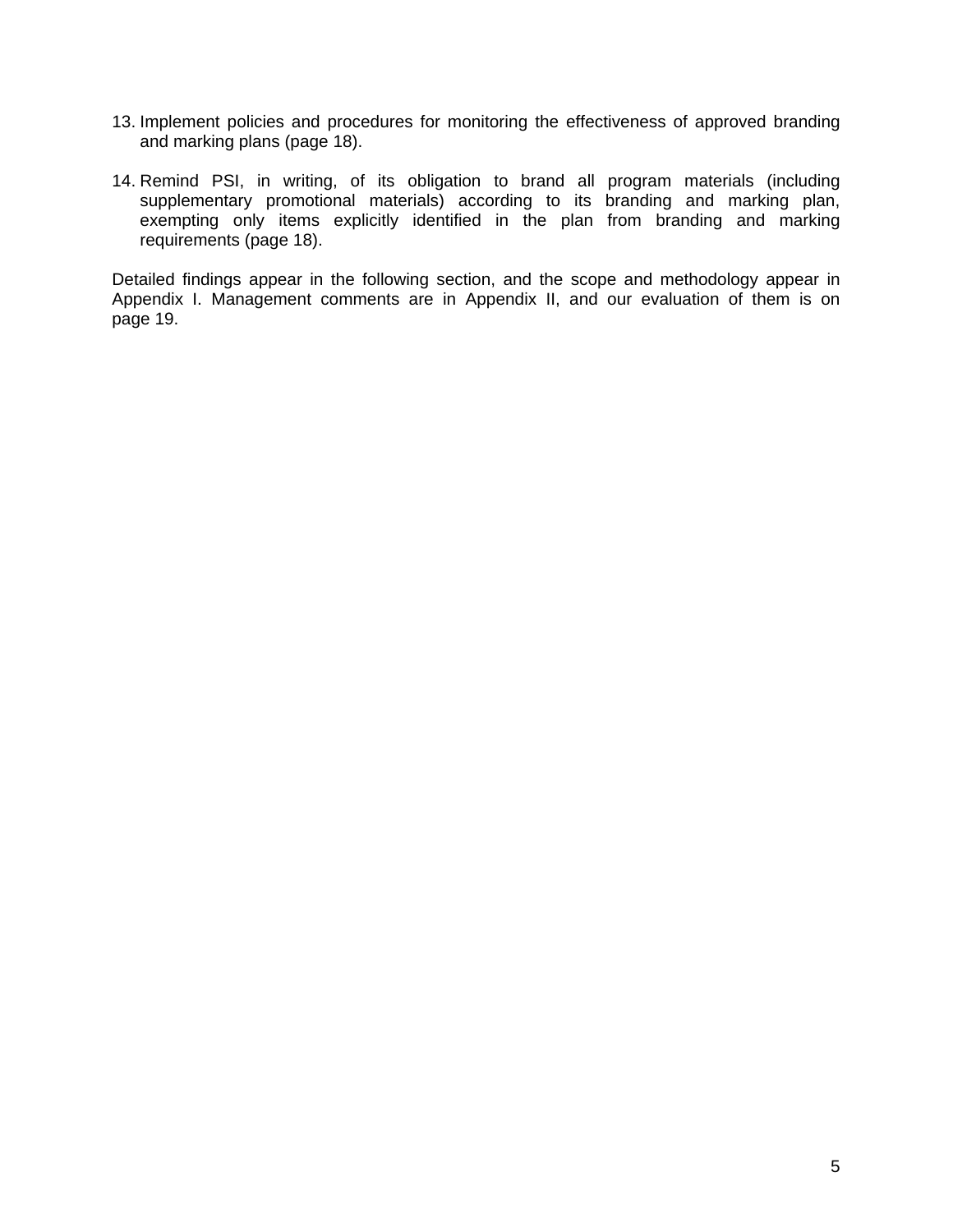# AUDIT FINDINGS

### **Key HIV/AIDS Activities Were Not on Track to Achieve Main Goals**

The Partnership Framework between the Government of the Republic of Angola and the Government of the United States of America to Combat HIV/AIDS 2009-2013 coordinates the Government of Angola's HIV National Strategic Plan and the U.S. Government's goals for prevention, care, and treatment of HIV/AIDS. In line with this 5-year strategy, USAID/Angola designed its HIV/AIDS activities to strengthen Angola's health systems, promote safe behaviors among youth and high-risk groups, and help Angola enhance decision making by improving the country's strategic information on HIV/AIDS. USAID's cooperative agreements with Jhpiego, PSI, and World Learning included activities to support these objectives.

However, as of the third quarter of FY 2012, activities under USAID/Angola's main HIV/AIDS programs had not progressed as planned. For example, as of June 30, 2012—the end of the third quarter—only 4 of 12 key performance indicators had achieved 75 percent or more of annual targets (Appendix III). Moreover, only 7 of these had surpassed 60 percent of annual targets, which mission staff considered to be the lowest acceptable threshold for programs to be on track at that stage of implementation. Examples of the delays and problems follow:

- ForçaSaùde was not able to train as many health-care workers as planned. According to Jhpiego staff, the Angolan Government asked ForçaSaùde to help train nurses to administer HIV tests and drugs, and this required Jhpiego to deviate from its planned curriculum. Jhpiego had to delay its trainings further because the initial training of trainers (which other donors funded) was postponed for 3 months. The USAID-funded training for nurses could not commence before the delayed training was complete, because those participants were responsible for training the nurses. Further, for the first 9 months of the program, ForçaSaùde had difficulty accessing government health records and did not report accurately the number of pregnant women who were tested for HIV and received their results.
- The Integrated Health Social Marketing Program was unlikely to reach its annual target for the number of condoms sold because the program had run out of both its brands of condoms, Legal and Sensual, and did not anticipate new stock arriving until FY 2013. Additionally, PSI was not on track to meet its target for the number of outlets selling the condoms. These problems not only limited Angolans' access to condoms but also threatened progress in the program's behavior-change activities because, according to PSI staff, brand-loyal clients might choose not to use a condom if they could not purchase their preferred brand. However, this belief—that clients would choose to forgo condom use simply because their preferred brand is unavailable—calls into question the effectiveness of PSI's behavior-change activities and the logic behind social marketing.
- PROACTIVO performed poorly in its first year of implementation (FY 2011). To learn why, USAID/Angola funded an evaluation, which determined that PSI had not implemented activities as described in the program proposal. Although this evaluation helped improve the program, the need to make significant strategic changes delayed implementation. As a result, the program was still not on track to meet its target for a key program indicator—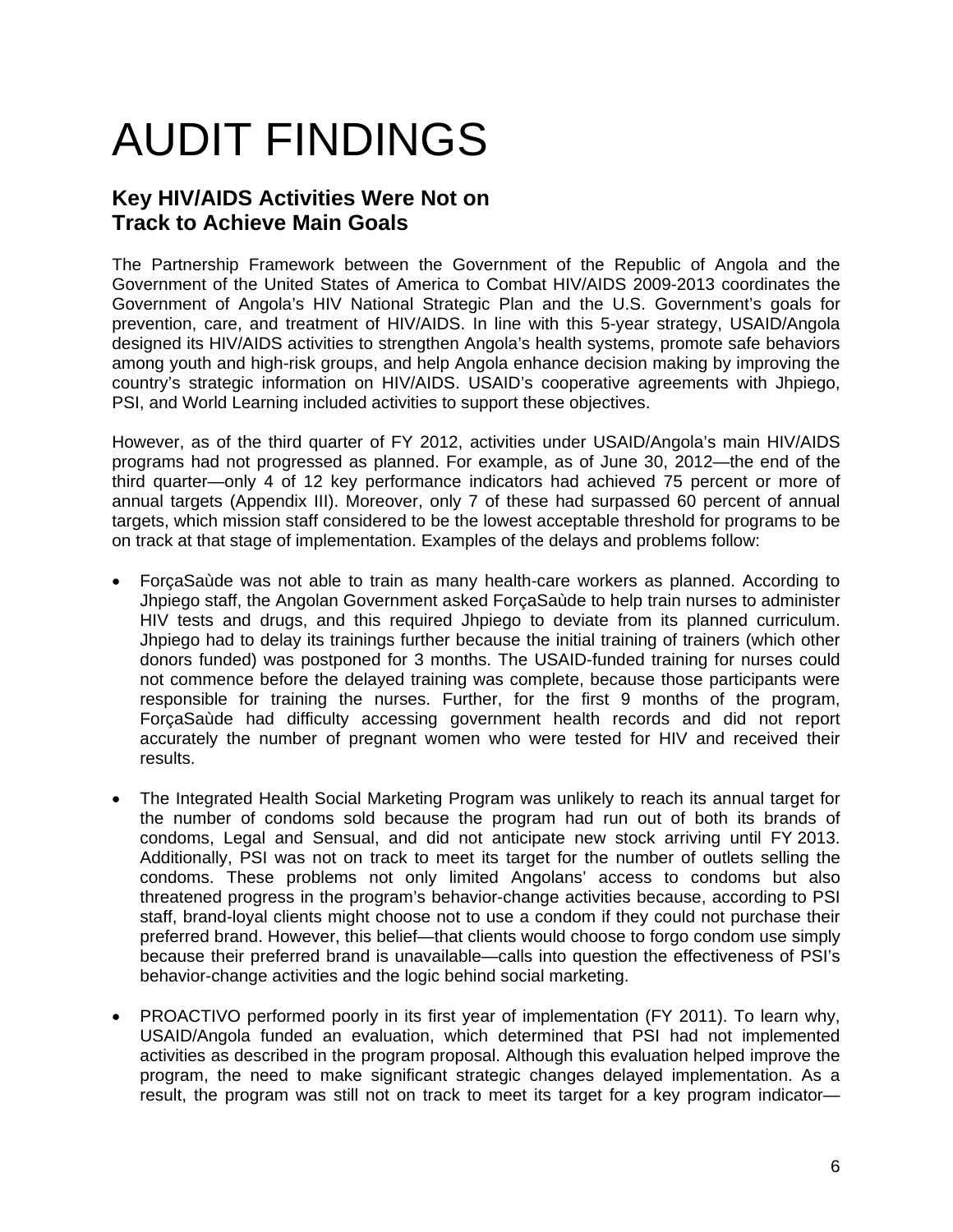most-at-risk populations reached with prevention methods—in FY 2012, achieving only 7 percent of its annual target by June 30, 2012. Additionally, efforts in advocacy had not progressed as planned (page 15).

 World Learning's Kapelako Project activities were the only USAID-funded activities focused on HIV prevention among youth and the general population, and therefore they were significant to achieving the country's HIV prevention goals. However, USAID/Angola determined that World Learning was not complying fully with certain requirements in the cooperative agreement and terminated the program early. Reasons for termination included inadequate staffing for two key personnel positions, lack of detailed work plans to meet program deliverables, and insufficient action on recommendations from the USAID evaluation mentioned above. World Learning consequently did not implement the final year's planned activities, and nearly \$5 million remained unspent.

Implementing partners' staff vacancies contributed to these shortcomings. The PROACTIVO chief of party position, for example, was mostly unfilled throughout the project, with PSI's country director occupying the position temporarily. The Integrated Health Social Marketing Program also had been without a designated chief of party since June 2012, with PSI's marketing and sales director acting in the role at the time of the audit. Because of problems obtaining a visa, World Learning's chief of party for the Kapelako Project did not arrive in Angola until more than 7 months into implementation, only to depart 6 months later when USAID curtailed the project.

However, a general lack of USAID oversight, caused by vacancies in important health team and support positions, also contributed (Figure 2). USAID/Angola's mission order on performance management and evaluation holds team leaders responsible for all aspects of assessing and managing program performance, including monitoring through regular site visits. Program office and monitoring and evaluation staff also have important roles, providing support and reinforcement to the team when needed. These critical positions, though, were often vacant during the audited period, and the mission order did not provide for reassigning responsibilities in this situation.



**Figure 2. Vacancies on USAID/Angola's Staff, Fiscal Years 2011 and 2012** 

USAID has had difficulty staffing its Angola mission because of language requirements, a very high cost of living, and security concerns. These challenges resulted in positions being unfilled from lack of interest or vacated because of tour curtailments. In addition, USAID/Angola cited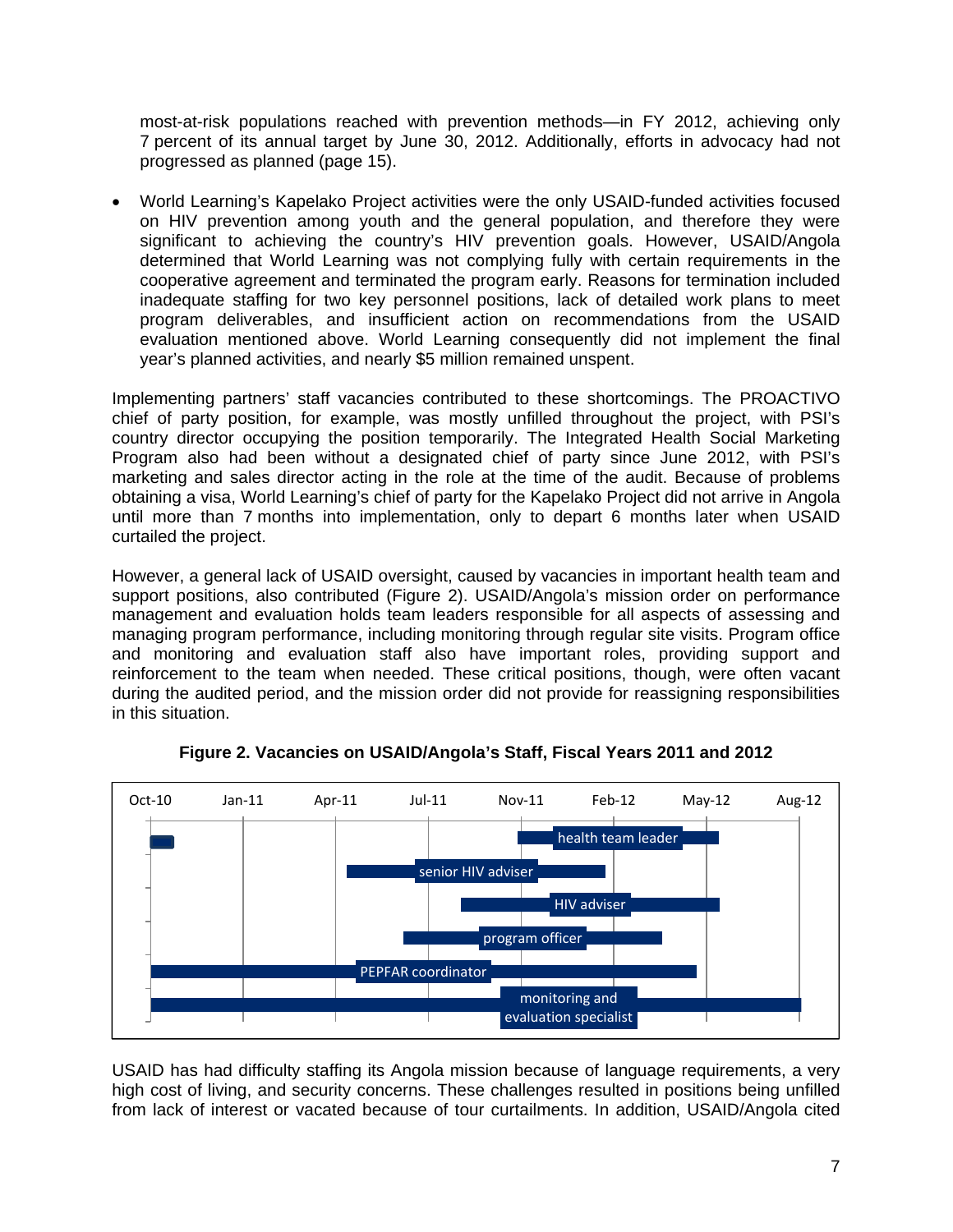delays in the hiring process in Washington, D.C., even after new staff had been identified. For instance, the health team leader said she waited over a year to begin working in Angola after receiving USAID's initial job offer because of a lengthy security clearance process and other delays. USAID attempted to fill these gaps with a series of temporary duty staff, including some from USAID's regional HIV program based in South Africa. However, locally employed staff, assigned as the agreement officer's representatives for multiple agreements, with minimal presence of any supervisory staff, were unable to dedicate sufficient time or attention to manage each program effectively.

While new staff eventually helped manage the workload, two out of four members of the mission's core PEPFAR team had not received agreement officer's representative<sup>3</sup> training at the time of the audit, despite carrying out tasks associated with this role, such as monitoring program performance and reviewing an agreement's financial status.

Because of these USAID vacancies, PSI and World Learning had difficulty communicating with USAID, delaying development and subsequent approval of work plans and performance reports. Whereas USAID/Angola officials complained about the quality of these deliverables and partner performance overall, partners responded that USAID provided little or no oversight during program implementation, gave insufficient directions for reporting to OGAC, and was slow to approve deliverables like work plans. Partners added that the little guidance they did receive was often inconsistent and changed with each staff rotation at USAID. These vacancies, along with domestic air travel restrictions only recently lifted by the U.S. State Department, impeded USAID site visits and contributed to the lack of guidance reported by implementing partners. For example, before the audit, USAID/Angola staff had not visited Cunene Province, which has one of the highest HIV prevalence rates in Angola, to monitor any project activities, including those under the World Learning and PSI agreements.

USAID/Angola cannot be successful in reaching its HIV prevention goals unless it improves its management of activities. USAID has already obligated \$14.6 million to the audited agreements, and their activities (like interventions for most-at-risk populations, condom distribution, and HIV testing at health facilities) are becoming increasingly important as Angola's HIV prevalence rate rises.

The mission had a fully staffed health office at the time of audit fieldwork, and new staff planned to conduct site visits more frequently. In response to a recommendation from a prior audit, $4$ USAID/Angola reviewed its mission order on program performance management and evaluation and updated its standard site visit checklist. Importantly, implementing partners lauded the mission's new health team, saying USAID oversight and communication had vastly improved since its arrival. And, subsequent to the audit, mission staff said activities were on track for all but one of the indicators in Appendix III by the end of the fourth quarter.

Nevertheless, current personnel coping with the legacy of slow program start-ups are largely inexperienced in Angola, and institutional memory and established processes are inadequate to monitor program activities effectively. Without personnel trained as agreement officer's representatives and processes to ensure oversight during staff vacancies, USAID/Angola risks

**ENET 2018**<br><sup>3</sup> An agreement officer's representative is responsible for the daily administration of an award. USAID requires individuals to complete intensive training before assuming these responsibilities.

<sup>4</sup> "Audit of USAID/Angola's Public-Private Partnerships," Report No. 4-654-12-006-P, February 27, 2012.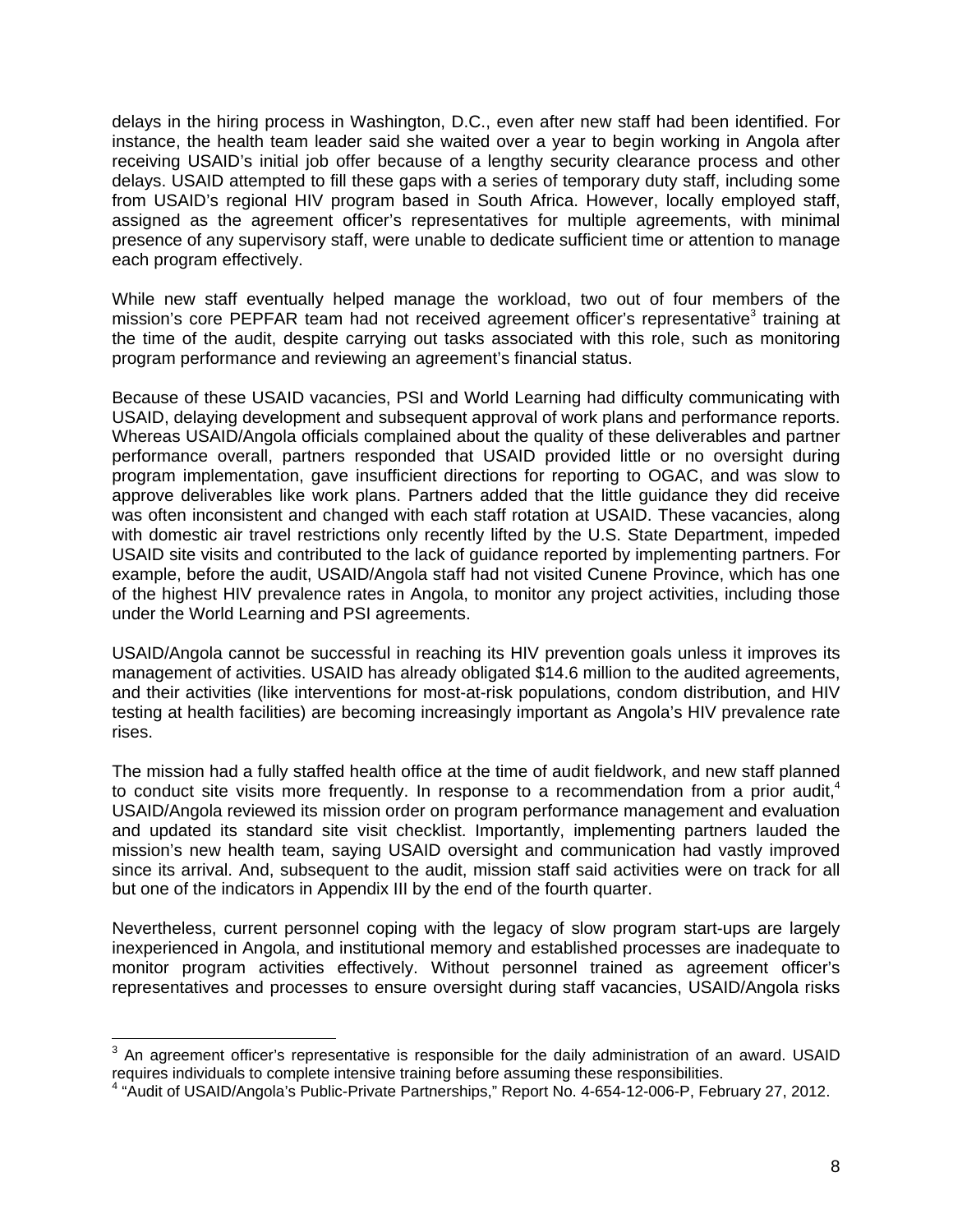reverting to deficient program management. To help avoid this situation, we make the following recommendations.

*Recommendation 1. We recommend that USAID/Angola implement a process for approving partner deliverables, which includes rerouting in the event of staff vacancies.* 

*Recommendation 2. We recommend that USAID/Angola implement a mission policy to create annual site visit schedules for routine monitoring and addressing performance concerns, including alternate monitoring activities to mitigate travel constraints.* 

*Recommendation 3. We recommend that USAID/Angola implement a plan to verify that personnel performing agreement officer's representative responsibilities receive the appropriate training and certification.* 

### **USAID/Angola Did Not Implement Performance Management Processes Adequately**

USAID's Automated Directives System (ADS), Chapter 203.3.11.1, states that for data to be useful for performance management and credible for reporting, USAID should ensure that performance data clearly and adequately represent the intended results, reflect stable and consistent data collection processes and analysis methods over time, and are timely enough to influence management decision making at the appropriate levels.

Nevertheless, USAID/Angola did not sufficiently implement target setting and performance reporting processes to ensure that data were useful for performance management and credible for reporting.

**Target Setting.** ADS 203.3.9 provides guidance on setting targets:

It is critical to document the thinking behind targets, for later learning and adapting the project during implementation *and to ensure continuity of information during staff transitions*. Both the targets themselves and the justifications for the final targets should be maintained and updated with the indicator data in the mission's [performance management plan]. (emphasis added $)^5$ 

Yet the mission's target-setting process for HIV/AIDS programs had weaknesses. USAID/Angola staff members did not know on what basis to set FYs 2012 and 2013 targets because their predecessors on staff had not adequately documented their methods. This problem led to last-minute confusion and delays. Additionally, USAID's staff found they could not change FY 2012 targets in response to poor performance because they lacked guidance from OGAC, which ultimately reviews and approves reported results and targets for USAID.

 5 This first appeared in ADS 203 in November 2012, but supplemental guidance to ADS 203 (Performance Monitoring and Evaluation TIPS, "Baselines and Targets," Number 8, second edition), effective since 2010, provided similar instructions for documenting target-setting methods.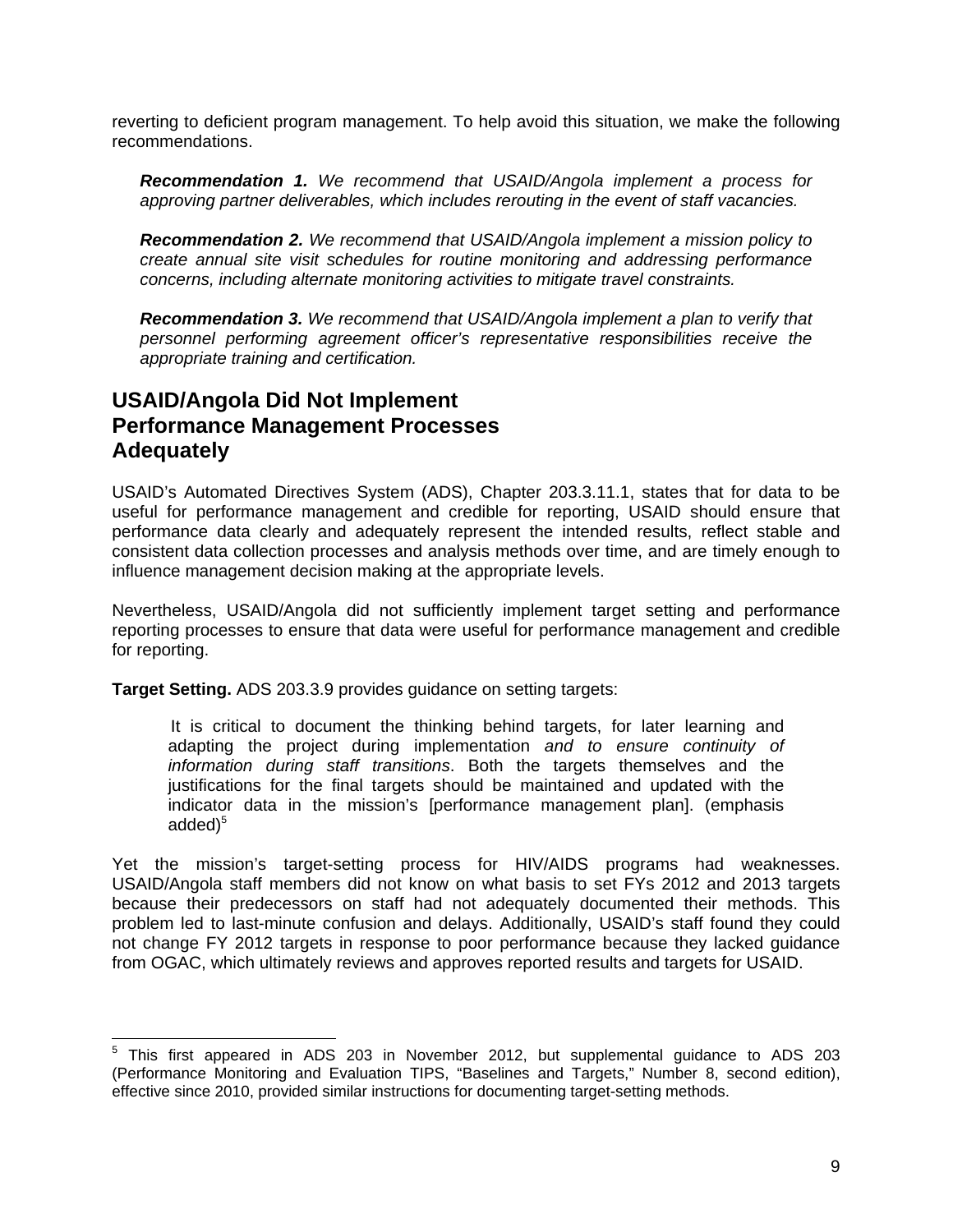**Performance Reporting.** Performance data should clearly and adequately represent actual results. However, auditors reviewed the data reported to OGAC and were unable to reconcile it with source documents, as detailed below:

- PSI staff did not include 2 months of PROACTIVO data from its Cunene suboffice in its FY 2012 third quarter report. Although the data would have tripled the reported number of at-risk individuals reached and nearly doubled the reported number of condoms distributed for that quarter, these two indicators still would have been below 75 percent of the FY 2012 target as of June 30.
- PSI staff and subpartners collected data inconsistently for the number of people reached by PROACTIVO's prevention messages to most-at-risk populations. A PSI program manager said an individual could be counted only one time as a beneficiary (afterward considered a participant), but auditors found that some PSI staff and subpartners counted individuals as beneficiaries each time they joined a new activity, thereby counting the same person multiple times. This meant that PSI reached fewer people than it reported, attaining even less than the claimed 7 percent of its annual target.
- The Integrated Health Social Marketing Program counted both condoms sold and distributed free as part of its number of condoms sold. Distribution records showed that of the 7,822,712 condoms PSI reported as sold under the program through the third quarter, 47 percent had actually been distributed free as promotions or samples.
- Neither PSI's staff nor its subpartners could fully support the number of targeted condom service outlets they reported as being opened under the Integrated Health Social Marketing Program. In Huila Province, for example, auditors found that only one of four reported outlets had ever sold PSI condoms. Moreover, PSI staff double counted these same four outlets, reporting them first in the second quarter and again in the third quarter.
- Auditors noted recording errors for the ForçaSaùde indicator, *Number of pregnant women with known HIV status*, during visits to health facilities. Errors included failing to indicate in patient registers whether a tested woman was pregnant, recording as pregnant women who were not, and miscounting in compiling register data for summary reports.

USAID/Angola asserted it had performance management processes in place, including performance management plans and a mission order on performance monitoring and evaluation, but it lacked the staff to implement these processes adequately (as discussed on page 7). The mission instead relied on the CDC Strategic Information Team (the CDC team) to compile, refine, and report partner data to OGAC. However, USAID and CDC had not formally divided responsibilities for reviewing and reporting partner data. This informal arrangement contributed to gaps in oversight and communication among USAID, its partners, the CDC team, and OGAC—especially regarding target setting and processes for ensuring data quality.

For example, partners needed significant assistance collecting and reporting raw data, and their performance reports contained mathematical and narrative errors. Partners submitted the reports to USAID for review, but USAID staff did not have time to review them closely before sending them to the CDC team for compilation. The CDC team adviser, who expected USAID to check the reports for errors, said she spent a considerable portion of her time (up to 75 percent) reviewing USAID partners' reports, asking for revisions, and teaching partners to submit correct data, to compensate for USAID's inadequate oversight. Partners said these problems arose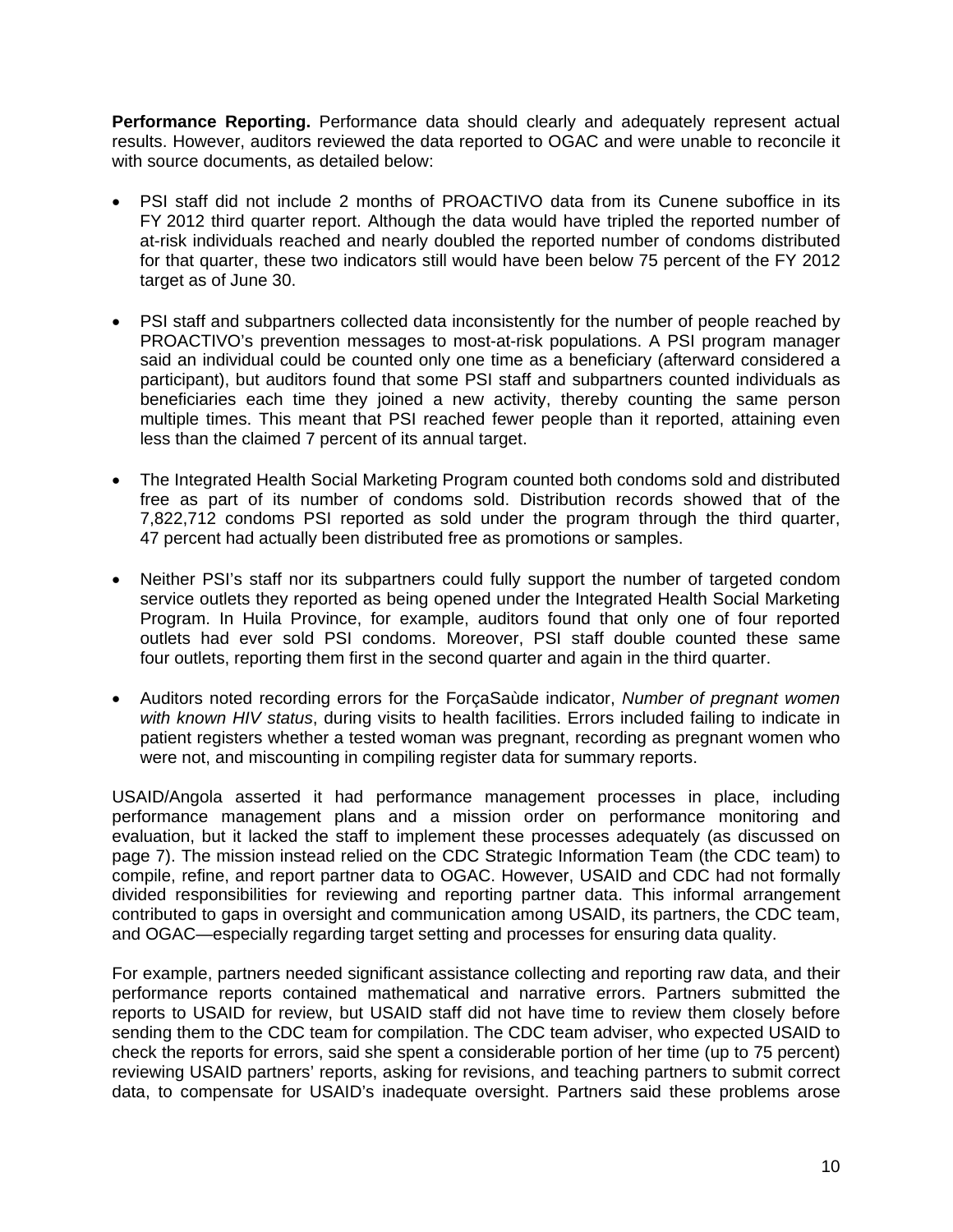from human error, lack of adequately trained staff, and inconsistent guidance from USAID and CDC on reporting methods and requirements.

Further, CDC team members were not aware of the USAID data quality requirements embodied in ADS 203. If mission officials had adhered to these policies, which require periodic assessments of data quality, they would likely have detected these problems. Except for those used in the terminated World Learning agreement, no HIV/AIDS program indicators underwent a data quality assessment for the audit period.

USAID and OGAC use annual performance results to set program strategy, budgets, and targets, especially in developing the annual PEPFAR country operational plan. Inaccurate reporting weakens the basis for sound planning, which is especially important in Angola where USAID has experienced high staff turnover. Documenting justification for targets and the methodology for setting them is equally important in this context so that incoming staff and decision makers can manage programs effectively. To strengthen the quality of USAID/Angola's performance data, we make the following recommendations.

*Recommendation 4. We recommend that USAID/Angola sign a memorandum of understanding with the Centers for Disease Control and Prevention that defines the division of responsibilities for setting targets for and reporting performance on HIV/AIDS indicators.* 

*Recommendation 5. We recommend that USAID/Angola request training for its staff and HIV/AIDS implementing partners from the Office of the U.S. Global AIDS Coordinator on setting targets for and reporting performance on HIV/AIDS indicators.* 

### **USAID and PSI Processes for Use and Management of Program Income Were Unclear**

The Integrated Health Social Marketing Program cooperative agreement requires PSI to account for program income in accordance with 22 CFR 226.24. The agreement then states that income should be added to the budget in accordance with 22 CFR 226.24(b)(1), which specifies that these additional funds shall be "used to further eligible program objectives." According to 22 CFR 226.24(a), "Recipients shall apply the standards set forth in this section to account for program income related to projects financed in whole or in part with Federal funds."

PSI's Integrated Health Social Marketing Program generated income from condom sales*.*  According to PSI, the program earned approximately \$149,490 from sales of Legal condoms and \$358,208 from sales of Sensual condoms in FY 2012. However, in the following instances, PSI did not report this program income as specified in the above guidance, and USAID/Angola did not adequately monitor it.

**PSI Did Not Account for or Use Program Income From Legal Sales Properly.** Despite the requirement in 22 CFR 226.24(b)(1), PSI reported \$9,639.75 of program income under the "deduction alternative" on its June 30, 2012, financial report to USAID (Standard Form 425). Although this alternative, which is authorized under 22 CFR 226.24(b)(3), allows program income to be deducted from total allowable costs to reduce the amount paid by USAID, the agreement specified that the best use of program income was to add it to the award so that more activities could be completed.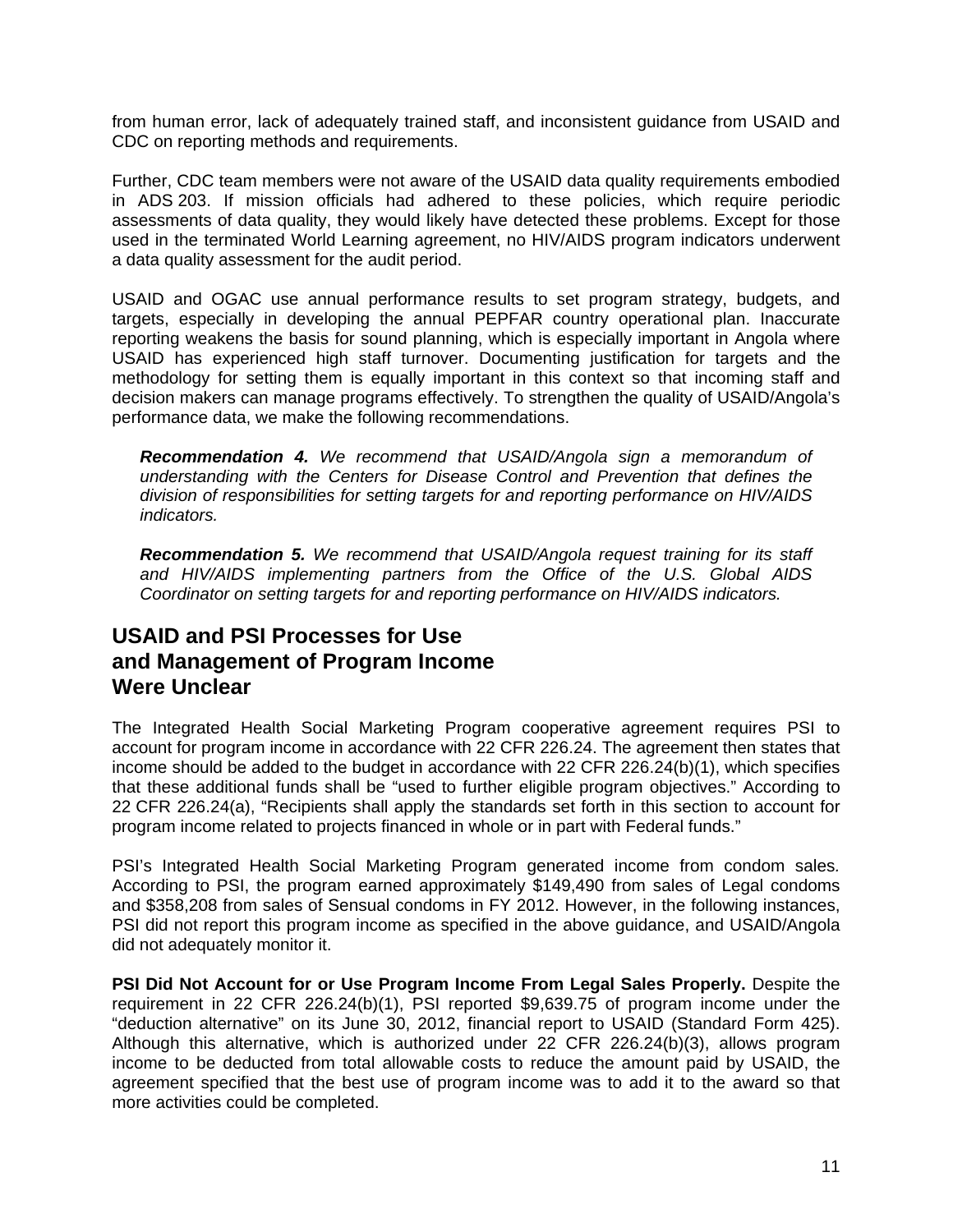Moreover, even if PSI officials had added this amount to funding committed by USAID, they may not have spent it to further eligible objectives. PSI staff said they had used program income from Legal condom sales to supplement sales staff salaries with holiday gifts and ad hoc bonuses for meeting sales targets. Applicable cost principles<sup>6</sup> note that compensation for personal services (an eligible use) can include incentive awards, but such awards must be paid or accrued pursuant to an established organizational policy or a good faith agreement entered into before the services are provided. In correspondence subsequent to the draft report, PSI officials provided an organizational policy that allows for sales incentives based on meeting individual sales targets and noted that sales staff were made aware of the policy when joining PSI Angola. Holiday gifts, on the other hand, do not appear to be part of the policy and would therefore not be allowable under the cost principles or an eligible use of program income.

In addition, the audit noted that PSI underreported program income generated from sales of Legal condoms by \$19,656. PSI staff had inadvertently accounted for program income earned from October 2011 to January 2012 under codes for the previous USAID-funded social marketing program, but had not made corrections at the time of audit fieldwork.

PSI officials attributed these mistakes to human error. For instance, the assistant controller for PSI acknowledged that program income should have been added to the program budget, not deducted, and noted that it will be treated properly in future financial reports. Similarly, officials said they would reclassify \$19,656 of program income to the current Integrated Health Social Marketing Program in the next financial report to USAID. As for the use of the income, the PSI team in Angola was unfamiliar with relevant cost principles and thought using program income to support staff salaries and provide employee incentives was allowable.

USAID/Angola staff contacted the agreement officer in South Africa for general guidance on program income shortly before the start of the audit. The staff, which was new to USAID/Angola's social marketing activities, lacked familiarity with the guidance on use of program income to identify these mistakes. As a result, program income generated from Legal condom sales under the Integrated Health Social Marketing Program was not used as intended to further eligible objectives. To address these concerns, we make the following recommendations.

*Recommendation 6. We recommend that USAID/Angola implement procedures to verify that implementing partners report program income in accordance with their agreements with USAID.* 

*Recommendation 7. We recommend that USAID/Angola (1) require Population Services International to differentiate how it expended \$9,640 in program income (for different uses, including providing incentives for meeting sales targets and holiday gifts), (2) determine the allowability of the amounts expended for the different uses, and (3) recover from Population Services International any amount determined to be unallowable.* 

 $\overline{\phantom{a}}$ 

 $6$  Office of Management and Budget Circular A-122, "Cost Principles for Non-Profit Organizations," Attachment B, Sections 8(a) and 8(j).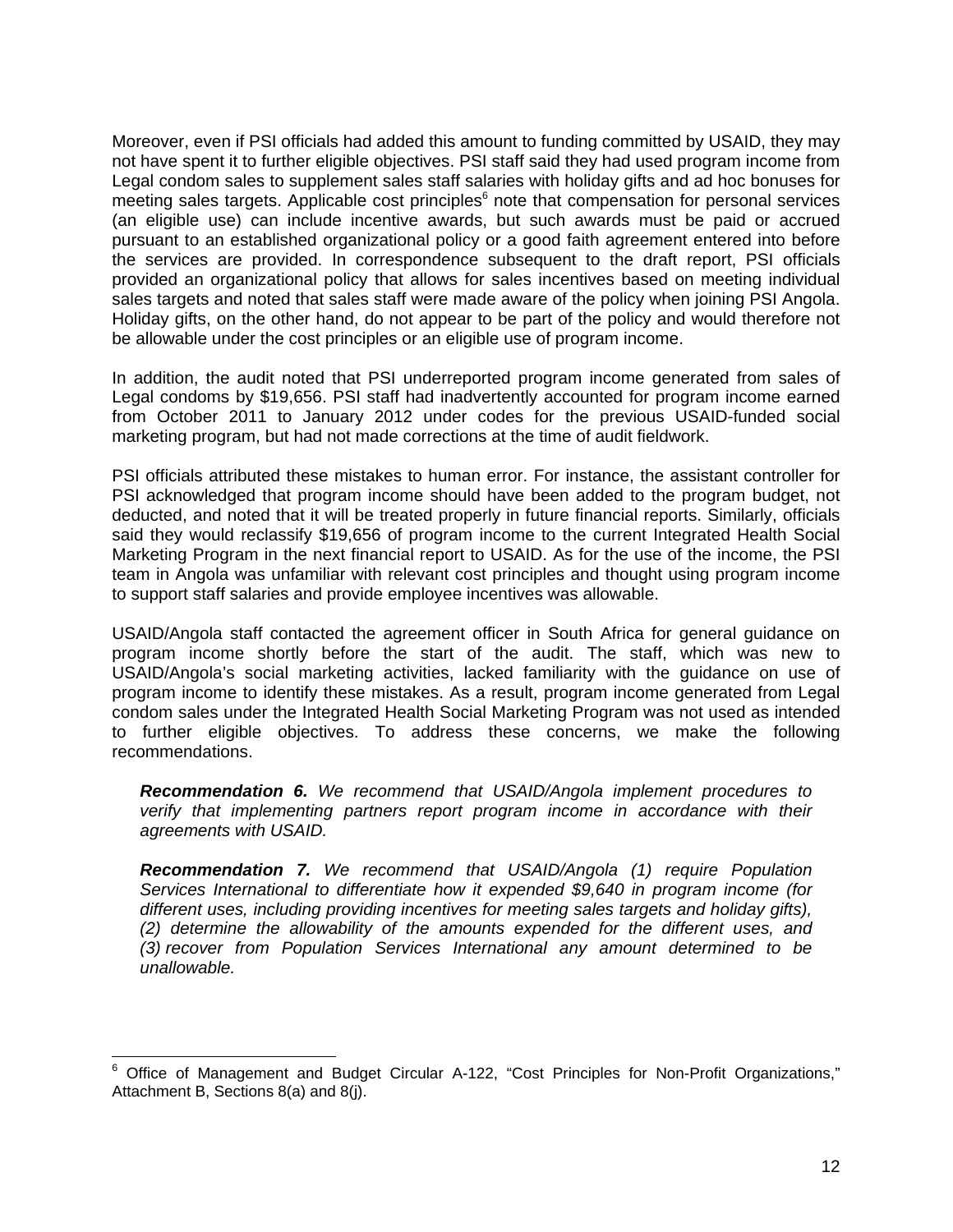*Recommendation 8. We recommend that USAID/Angola verify that Population Services International reclassifies \$19,656 in program income (that was incorrectly reported under the previous social marketing program) as income under the Integrated Health Social Marketing Program.* 

*Recommendation 9. We recommend that USAID/Angola require Population Services International to develop a written plan for the use of unexpended current and future program income to further eligible program objectives.* 

**PSI Did Not Report Program Income From Sales of Sensual.** Although 22 CFR 226.24(a) applies to program income generated from projects financed fully or partially by the U.S. Government, the audit found that PSI did not report program income generated from sales of Sensual condoms.

PSI officials explained they do not report program income for Sensual condoms because PSI owns the brand and procures those condoms with its own funds. Conversely, USAID procures Legal condoms on behalf of the program. Sensual, however, is an integral part of the program, and, most importantly, PSI sells both brands of condoms with staff, resources, and marketing channels funded by USAID. Sales of Sensual condoms also contributed to PSI's performance results, representing nearly 30 percent of condoms sold during the audited period.

PSI staff members were unable to explain how the decision originated to treat program income from Sensual condoms differently than that from Legal condoms, besides the initial reasons given above, and could not produce documentation to show that USAID had approved the decision to do so. The cooperative agreement lacked any detail on treating program income differently for the different brands or attributing it to USAID, and the USAID/Angola team said that during award negotiations USAID had not addressed how program income would be reported or used. In contrast, USAID did not procure condoms for a similar social marketing program in Kenya, yet the cooperative agreement there specified the amount of program income that would be attributed to USAID for the promotion and distribution of the PSI-procured condoms.

According to PSI's staff, program income generated from sales of Sensual condoms is used to procure more Sensual condoms for the program. USAID/Angola officials also understood that program income from Sensual would replenish Sensual inventories. Without proper monitoring or reporting, though, USAID/Angola lacked assurance that PSI added program income to the funds provided by USAID as required by the agreement and 22 CFR 226.24(b)(1).

Moreover, because PSI staff did not report or attribute program income from Sensual condoms to USAID, and USAID/Angola staff did not monitor it, PSI staff had an incentive to encourage sales of Sensual condoms over Legal—especially since PSI earned \$0.13 per Sensual condom sold, compared with only \$0.05 per Legal condom sold. Notably, sales reports for the audited period show that PSI consistently sold more Sensual condoms than Legal until it ran out of stock. This tendency could have implications for program achievement and sustainability because Sensual is sold to customers for twice the price of Legal, and PSI staff identified cost as a barrier to sales.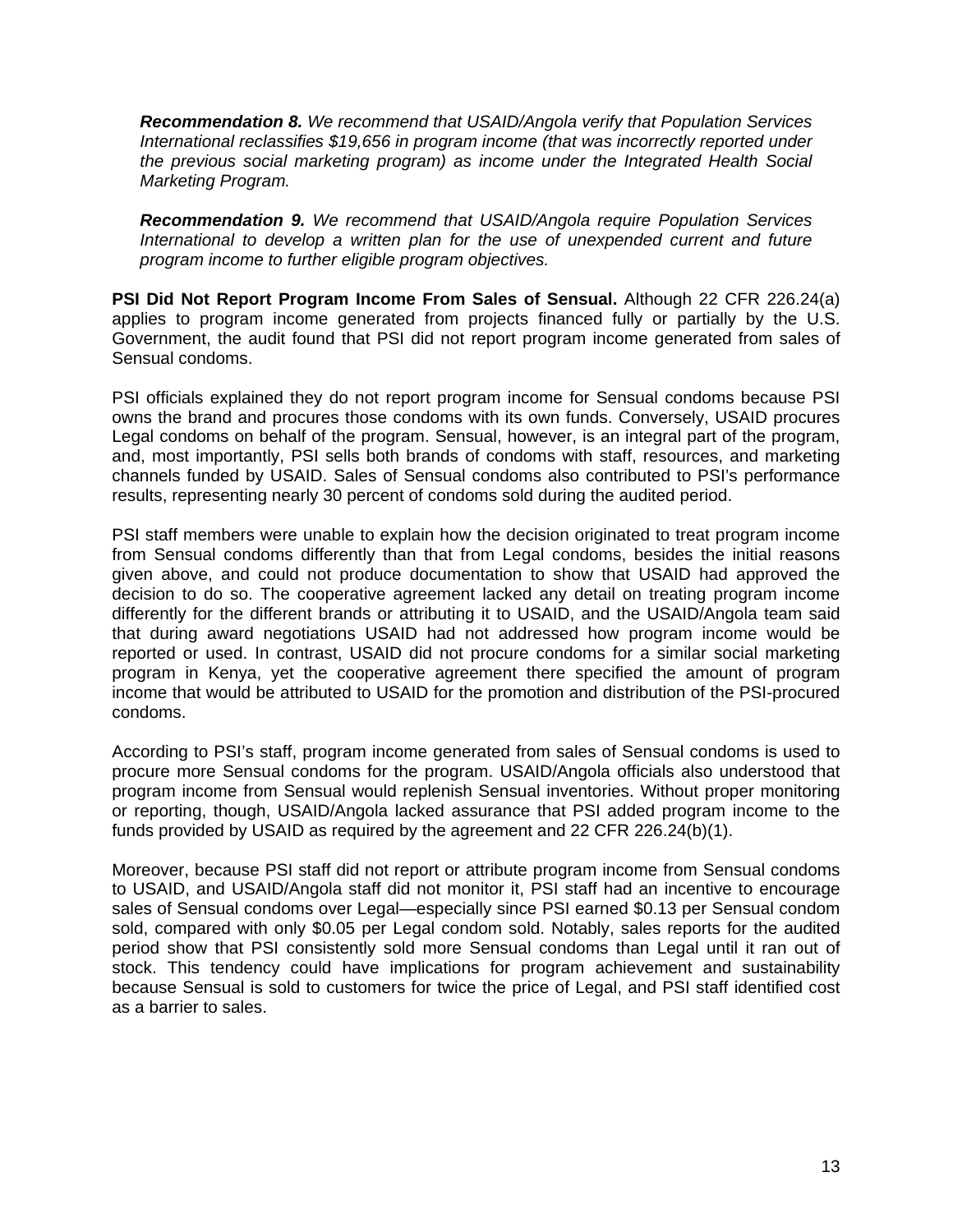To address these concerns, we make the following recommendations.

*Recommendation 10. We recommend that USAID/Angola determine whether Population Services International managed program income of \$358,208 (from sales of Sensual condoms) in accordance with Title 22 of the Code of Federal Regulations, Part 226, Section 24, and recover from Population Services International any amount that was managed incorrectly and determined to be unallowable.* 

*Recommendation 11. We recommend that USAID/Angola reach consensus with Population Services International on how to manage program income generated from*  future sales of Sensual brand condoms, and modify the cooperative agreement *accordingly.* 

### **USAID/Angola Did Not Facilitate Program Coordination**

According to ADS 202.3.5.3, USAID plays a critical role in helping implementing partners achieve results by ensuring coordination and collaboration with partners, host-country entities, other donors, and customers. USAID/Angola's health sector strategy for 2011-2016 also identified the need for coordination, noting, "USAID partners need clear terms of reference with each other . . . to ensure effective coordination." Despite this guidance, USAID/Angola overlooked the following clear opportunities for strategic coordination.

- *Referral networks.* PROACTIVO encouraged HIV counseling and testing by referring beneficiaries to selected health facilities, while ForçaSaùde trained staff to provide HIV counseling and testing. However, PROACTIVO's referral network did not include ForçaSaùde-supported facilities because it did not know ForçaSaùde had trained staff to provide these services. In Huambo Province, for instance, PROACTIVO could have expanded its referral network to 16 facilities from 5. Expanded access is important, as partners noted that difficulty accessing health facilities with trained personnel kept individuals from being tested.
- *Facility mapping.* ForçaSaùde and PROACTIVO unknowingly conducted similar mapping exercises in Luanda and Huambo Provinces. Both exercises sought to identify the number and location of health facilities, the ability of those facilities to provide HIV counseling and testing, and opportunities for training. These mapping exercises were required before both programs' training and referral activities could begin. Moreover, ForçaSaùde and PROACTIVO both trained facility staff in HIV counseling and testing without strategically coordinating geographic coverage, health facilities, or curriculums to maximize impact and avoid duplication.
- *Mobile clinics.* ForçaSaùde and PROACTIVO independently expressed the need for more mobile clinics to reach most-at-risk populations. ForçaSaùde has a strong relationship with the Ministry of Health and influence over the positioning of its mobile clinics; PROACTIVO mapped and works in hot spot locations<sup>7</sup> where mobile clinics would be most beneficial. Although PSI staff members said they briefly talked about using mobile clinics with Jhpiego

**ENECTIVE CONCO CONCO CONCO CONCO CONCO CONCO CONCO CONCO CONCO CONCO CONCO CONCO CONCO CONCO CONCO CONCO CONCO**<br><sup>7</sup> PROACTIVO operates in hot spot locations such as bars, nightclubs, gas stations, border crossings, and restaurants, where PSI outreach workers are likely to find most-at-risk populations.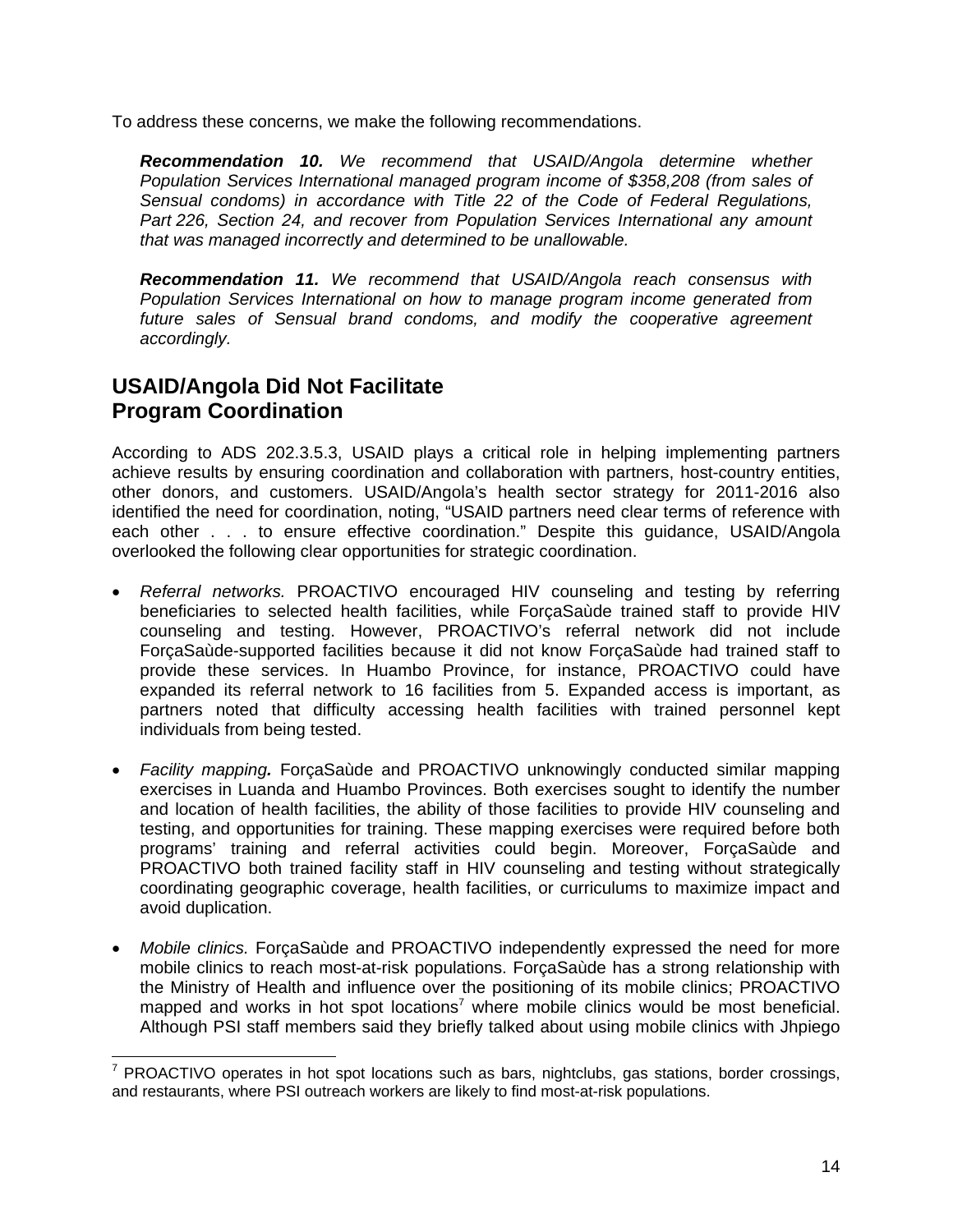months before the audit, neither USAID/Angola nor the partners had made progress coordinating on this topic.

These activities were not coordinated because USAID/Angola had not held regular partner meetings where partners could discuss activities. In addition, different agreement officer's representatives managed ForçaSaùde and PROACTIVO, and since the individuals were only responsible for reviewing and approving the work plans of the programs they were managing, neither knew about the other's program. This was exacerbated by extended vacancies in the health team's supervisory positions, which limited insight into the full health portfolio. Mission staff also attributed lack of coordination to the staff vacancies discussed on page 7, adding that the limited, overloaded staff did not have time to organize or host joint meetings.

As a result, USAID/Angola did not maximize the impact of its HIV prevention programs and missed opportunities to achieve development objectives. For example, at the end of the third quarter, PROACTIVO had reached less than 4 percent of its annual target for referrals to HIV counseling and testing, and ForçaSaùde achieved only about half of its annual target for the number of people receiving HIV counseling and testing services. Both partners could have achieved greater coverage with coordination. In addition, USAID/Angola risked duplicating partner efforts in areas like facility mapping and training—a concern given funding limitations and implementation delays. To address these concerns, we make the following recommendation.

*Recommendation 12. We recommend that USAID/Angola develop a schedule for holding regular meetings with its HIV/AIDS partners to promote strategic coordination.* 

### **PSI's Advocacy Work Had Not Progressed as Planned**

An objective of PROACTIVO was to "strengthen the environment at national and lower levels for civil society-led advocacy, networking and collaboration with the [Government of Angola] and stakeholders." PSI believed that achieving this objective was essential for effective implementation and sustainability of HIV prevention services targeted to most-at-risk populations. Advocacy in this context meant advocating for policies that improved access to HIV prevention and care services and reduced stigma and discrimination.

Despite the importance of advocacy, PROACTIVO had not achieved most results under this objective 2 years into the 3-year program because its main advocacy partner, Action for Rural Development and the Environment (ADRA), was unable to complete the work. PSI staff members described ADRA, a small Angolan organization, as reluctant to engage with the highrisk groups that PROACTIVO targeted or to discuss openly the advocacy issues that it was responsible for advancing. PSI terminated its agreement with ADRA on June 21, 2012, for nonperformance, having expended \$70,000 of the \$580,000 subagreement.

ADRA's poor performance was attributable to a lack of a preaward assessment and unclear responsibilities.

 *Lack of preaward assessment.* PSI described ADRA in the cooperative agreement as one of approximately four Angolan civil society organizations known to have experience working with most-at-risk populations. However, PSI officials said this experience consisted of smallscale, community-based, income-generating activities for people living with HIV/AIDS.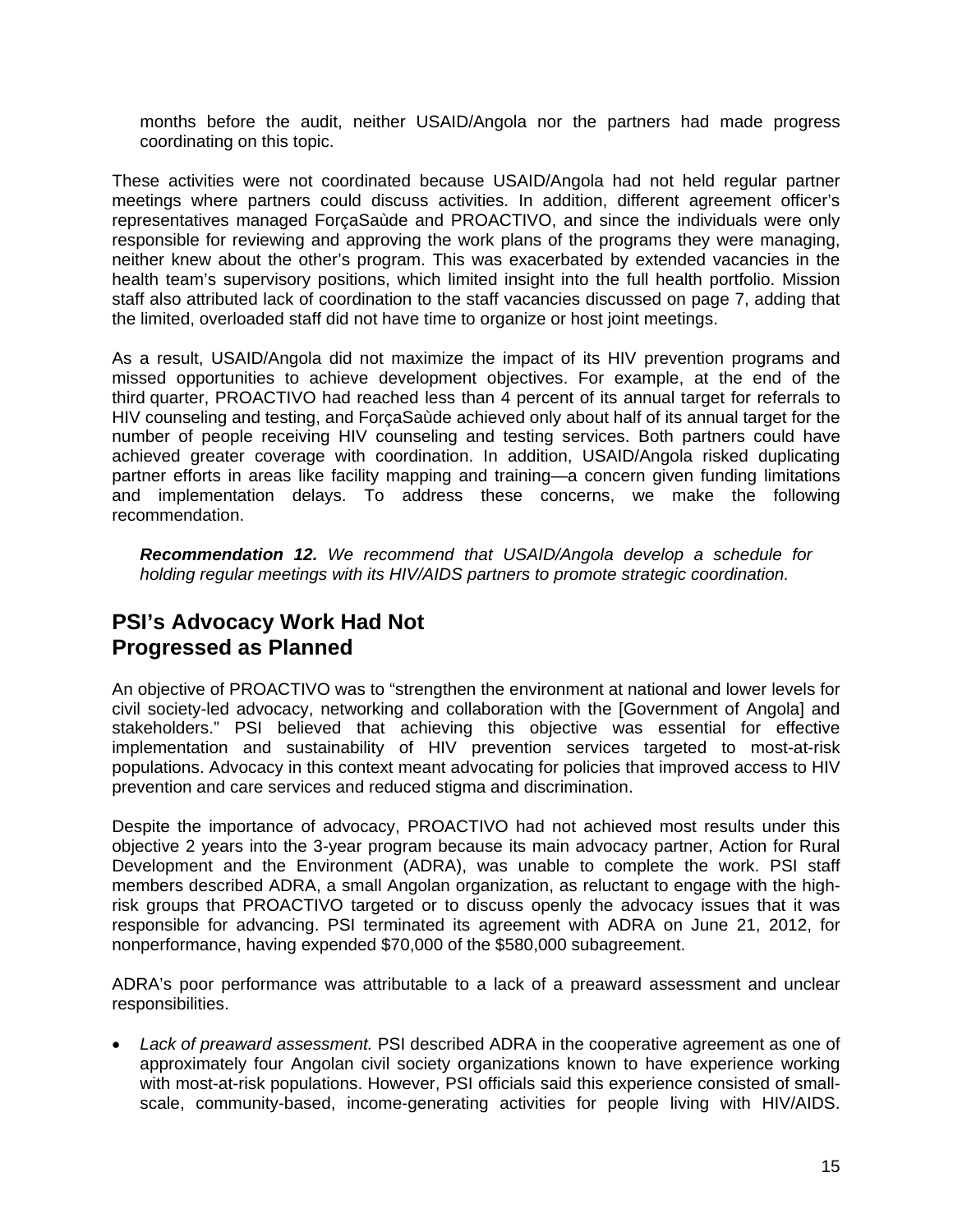Although they assumed this experience would translate to PROACTIVO's large-scale advocacy objectives on behalf of sex workers and truckers, it did not. PSI did not carry out a preaward assessment of ADRA. PSI staff explained that, according to PSI policy, subpartners proposed as part of a cooperative agreement were not subject to comprehensive capacity assessments. Since USAID is not required to complete preaward assessments of established organizations like PSI, or its subpartners, the mission would not have identified this discrepancy before approving ADRA as a subpartner in the cooperative agreement.

 *Unclear responsibilities.* The USAID-funded evaluation completed in 2011 noted that ADRA's responsibilities under the program were unclear and that delays in implementation resulted from misunderstandings about ADRA's scope of work. The subagreement outlining ADRA's responsibilities was only one page and omitted details about specific activities or objectives. The evaluation suggested that USAID review ADRA's work plans to confirm that planned activities aligned with overall objectives and technical approaches; however, as noted in the evaluation, such a review would have been beyond the substantial involvement<sup>8</sup> limitations of a cooperative agreement.

PSI had not found a new advocacy partner at the time of audit fieldwork. Instead, USAID/Angola and PSI had agreed to reallocate the \$510,000 that remained from ADRA's subagreement to existing subawards (\$200,000) and to PSI (\$310,000). PSI, nevertheless, expended \$70,000 without achieving advocacy objectives—objectives that were important for sustainability in the program's other focus areas for most-at-risk populations, such as behavior change and HIV counseling and testing. PSI officials noted that the organization has since amended its policy to carry out preaward assessments for all subpartners receiving awards worth more than \$100,000 and simple assessments for subawards of smaller amounts. Further, the mission was developing a new advocacy plan to address these concerns at the time of audit fieldwork. In light of these actions, the audit makes no recommendations on advocacy work.

### **Angolans Lacked Awareness of USAID's Sponsorship**

USAID's framework legislation, the Foreign Assistance Act of 1961, as amended, Section 641, requires that all programs under the Foreign Assistance Act be identified appropriately as "American Aid." This legislation authorizes ADS, Chapter 320, "Branding and Marking," which guides the Agency's activities to help achieve this objective. Moreover, communicating USAID's sponsorship to beneficiaries has become a priority of U.S. foreign assistance with the increasing importance of development in achieving U.S. foreign policy objectives.

Despite this guidance, the audit found that beneficiaries of the USAID/Angola programs audited, and even some people implementing them, were generally unaware of USAID or USAID's sponsorship. Examples follow.

 In Cunene Province, a Ministry of Health official and all three nurses visited did not know that USAID was funding PSI's HIV/AIDS activities in the area, despite participating in PROACTIVO's referral network for HIV counseling and testing.

 8 Substantial involvement refers to USAID's active participation in certain elements of a USAID-funded program, which is limited under a cooperative agreement as discussed in ADS 303.3.11.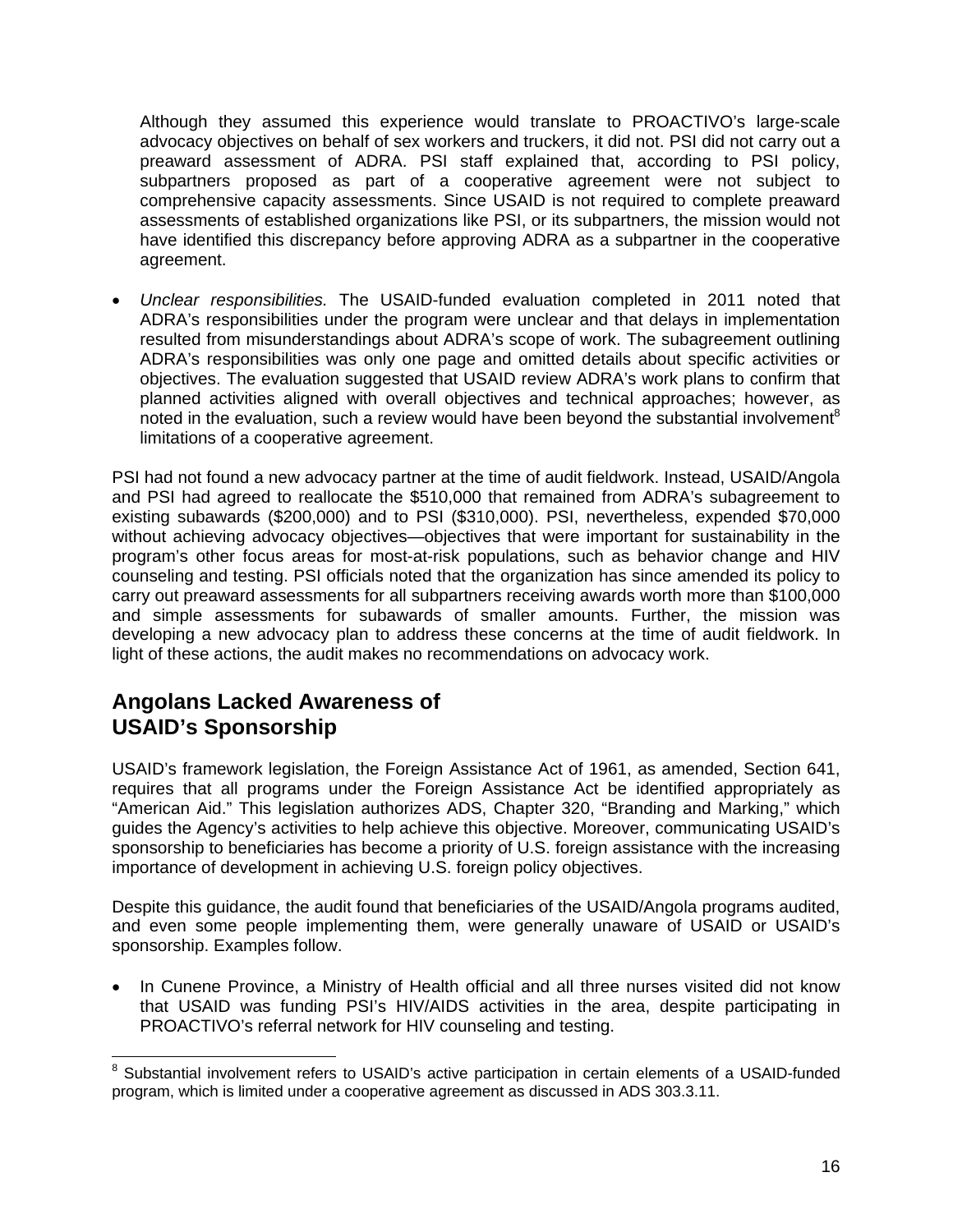- In Huambo and Huila Provinces, none of the six PROACTIVO outreach workers knew about USAID's role in PROACTIVO.
- In Cunene Province, none of the six beneficiaries interviewed knew what USAID was or that USAID funded the free condoms and training materials they had just received through PROACTIVO.
- In Huambo, Huila, and Luanda Provinces, none of the nine retailers interviewed who were selling USAID-funded condoms through the Integrated Health Social Marketing Program knew exactly what USAID was.
- In Huambo Province, neither of the two nurses interviewed who were trained under ForçaSaùde recalled that USAID had sponsored the training.

Several factors contributed to this lack of recognition. First, partners were not always adhering to their branding and marking plans, which are important for boosting public awareness of USAID. For example, auditors noted that PROACTIVO outreach worker uniforms did not bear the USAID logo as required by the program's plan. PSI staff members explained that this was an oversight in the ordering process but had not taken steps to correct it. Similarly, auditors noted that promotional materials for Legal condoms, such as T-shirts and posters, did not show USAID's logo. ADS 320.3.2.5 and the branding and marking plan exempted PSI from cobranding the condoms themselves or the condom packaging, but this exemption did not extend to supplementary promotional materials. During site visits in Luanda, auditors also found that a nurse's completion certificate from ForçaSaùde training was not cobranded as required by the program's plan.

Second, PSI had not met targets for distribution of materials, such as T-shirts, manuals, and information pamphlets. These promotional materials are highly visible to beneficiaries. For its part, PROACTIVO had met only about 9 percent of its annual target for distributing such materials by the end of the third quarter. The Integrated Health Social Marketing Program also had low results, achieving only 24 percent of its annual target. Moreover, all of the materials distributed under this program were Legal brand promotional items, which were not cobranded.

Finally, USAID/Angola did not adequately monitor the effectiveness of partners' branding and marking plans. Travel restrictions and staffing shortages hindered mission staff from conducting site visits, so USAID/Angola was unaware when partners did not adhere to their branding and marking plans in the field. The lack of site visits also limited USAID/Angola's interactions with field staff, such as PROACTIVO outreach workers and ForçaSaùde-trained nurses, which would have increased USAID's visibility and reinforced the branding and marking plans. Mission staff also did not prioritize branding and marking given other significant problems, such as delays in program implementation. Notably, mission staff overlooked approving the draft branding and marking plan for PROACTIVO during staff transitions.

As a result, the U.S. Government and the American people did not receive the maximum public diplomacy benefits from their assistance to Angola's HIV prevention efforts. A previous RIG/Pretoria audit noted these shortcomings at USAID/Angola and recommended that the mission remind staff of their responsibilities to monitor adherence to branding and marking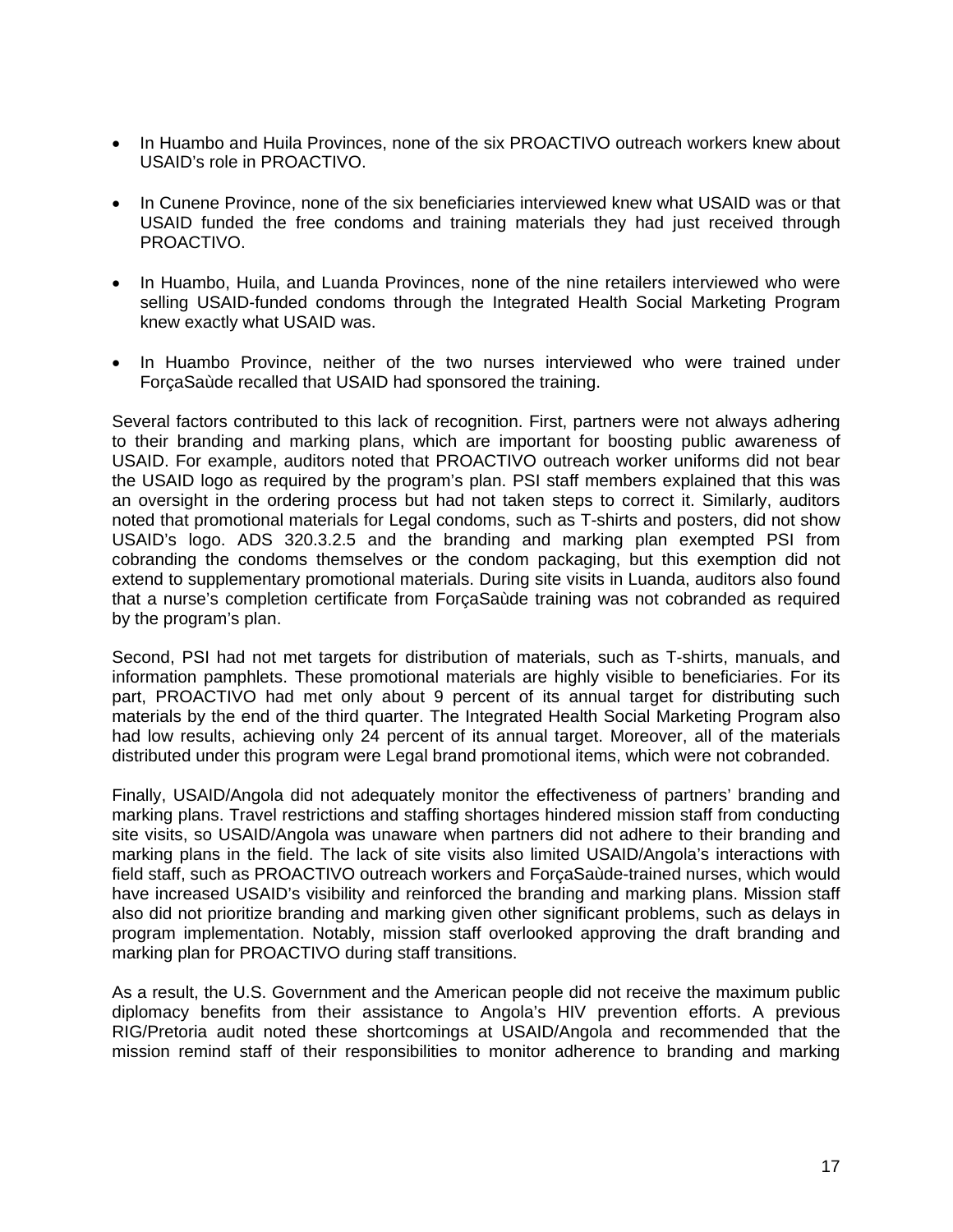requirements.<sup>9</sup> Although the mission agreed and reminded staff of their responsibilities, the problem remains. Recommendation 1 on page 9 will improve processes for approving partner deliverables in the event of staff vacancies, including branding and marking plans. We therefore make the following recommendations.

*Recommendation 13. We recommend that USAID/Angola implement policies and procedures for monitoring the effectiveness of approved branding and marking plans.* 

*Recommendation 14. We recommend that USAID/Angola remind Population Services International, in writing, of its obligation to brand all program materials (including supplementary promotional materials) according to its branding and marking plan,*  exempting only items explicitly identified in the plan from branding and marking *requirements.* 

 9 "Audit of USAID/Angola's Public-Private Partnerships," Report No. 4-654-12-006-P, February 27, 2012.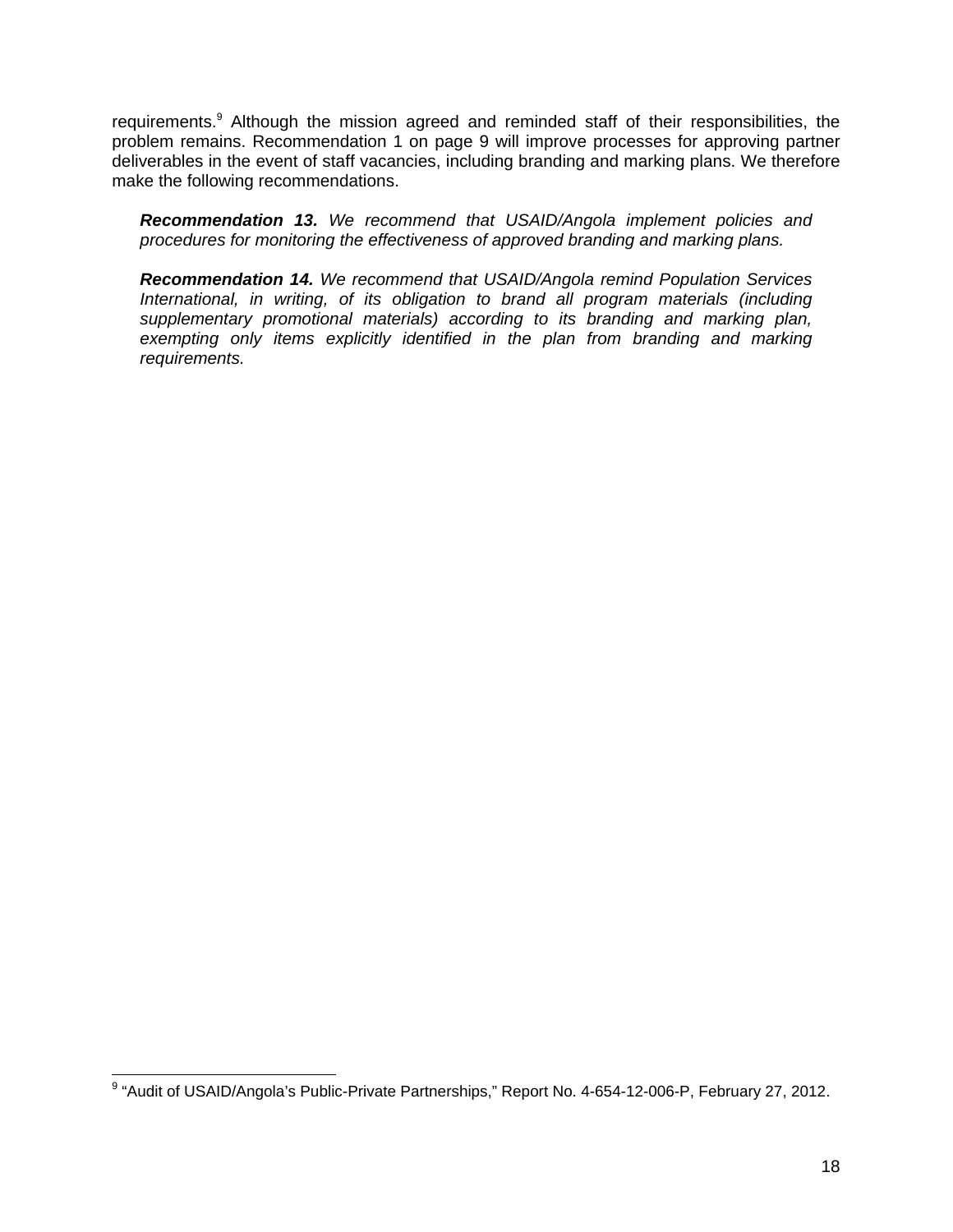## EVALUATION OF MANAGEMENT **COMMENTS**

In its formal comments on the draft report, USAID/Angola agreed with all 14 recommendations. We acknowledge management decisions on Recommendations 1-6, 8, 9, and 11-14, and final action on Recommendation 12. Recommendations 7 and 10 remain without a management decision because, in accordance with ADS 595.3.1.2, management decisions cannot be reached until the agreement officer specifies the amount of questioned costs allowed and/or disallowed and sets a target date for collection of any disallowed costs. Furthermore, we disagree with the management decision reached on Recommendation 5. Our evaluation of management comments follows.

**Recommendation 1.** USAID/Angola agreed to implement a process for approving partner deliverables, which includes rerouting in the event of staffing vacancies, and planned to update its mission order on monitoring and evaluation, by March 31, 2013. In subsequent correspondence, the mission added that it already had announced new processes for routing and managing financial and performance reporting documents at a December 2012 health team meeting. As a result, we acknowledge that a management decision has been made on Recommendation 1.

 **Recommendation 2.** USAID/Angola agreed to implement a mission policy to create annual site visit schedules for routine monitoring and addressing performance concerns, including alternate monitoring activities to mitigate travel constraints. The target date for completion of this action is March 31, 2013. As a result, we acknowledge that a management decision has been reached on Recommendation 2.

**Recommendation 3.** USAID/Angola agreed to implement a plan to verify that personnel performing agreement officer's representative responsibilities receive the appropriate training and certification. Planned actions include updating its mission order on training by March 31, 2013, to ensure that staff training plans are updated annually. The mission added in subsequent correspondence that it had already developed a training plan for the health team to ensure that members who focus on HIV have received agreement officer's representative training and certification. As a result, we acknowledge that a management decision has been reached on Recommendation 3.

**Recommendation 4.** USAID/Angola agreed with the recommendation and will finalize a letter of agreement with CDC that outlines strategic information responsibilities. The letter of agreement will be finalized by March 31, 2013. Consequently, we acknowledge that a management decision has been made on Recommendation 4.

**Recommendation 5.** USAID/Angola agreed with the recommendation to request training from OGAC for mission staff and implementing partners on setting targets and reporting performance. In its comments, the mission said it expected OGAC to provide this training in Angola by March 31, 2013, and added that its HIV/AIDS staff members would be able to meet with OGAC in Washington, D.C., by April 30, 2013, for one day of training on this topic. In subsequent correspondence, the mission said OGAC will no longer be able to provide the Angola training as planned and that their emphasis would now be on the Washington, D.C.,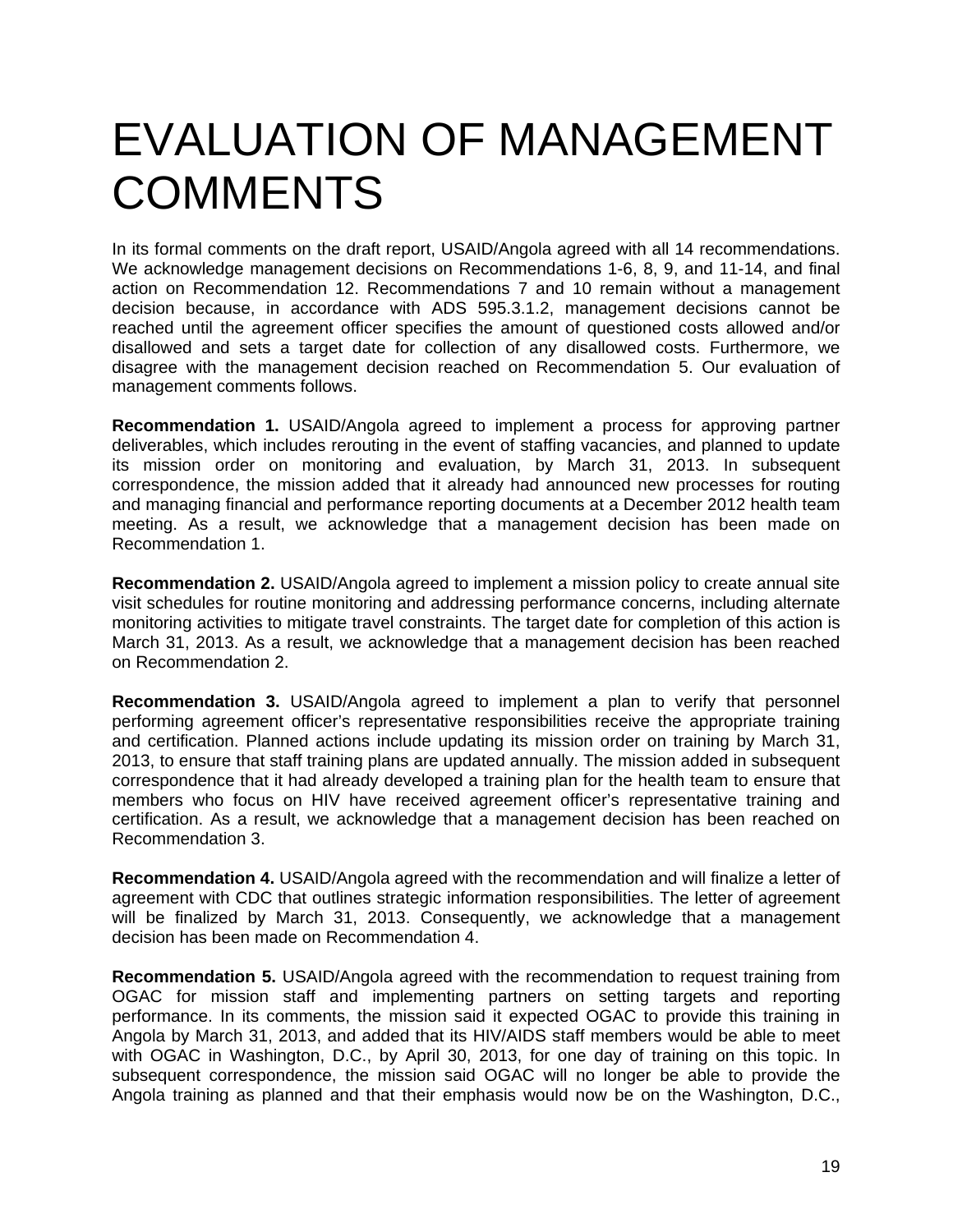training. In light of management's comments and subsequent correspondence, we acknowledge that a management decision has been reached on Recommendation 5.

However, we disagree with this management decision because it does not address training for the mission's implementing partners, which was an integral part of the recommendation. To obtain OIG agreement, a revised management decision could, for instance, propose a plan, with a target date for completion, for providing training to implementing partners that is based on the April consultations with OGAC in Washington.

**Recommendation 6.** USAID/Angola agreed with the recommendation to implement procedures to verify that implementing partners report program income in accordance with their USAID agreements. Planned actions include an official letter to partners regarding program income requirements, and an additional checklist step for agreement officer's representatives to use in verifying program income. The target date for completion is April 30, 2013. In light of management's comments, we acknowledge that a management decision has been reached on Recommendation 6.

**Recommendation 7.** USAID/Angola agreed with the recommendation to require PSI to differentiate how it spent \$9,640 in program income, determine the allowability of the amount spent for different uses, and recover from PSI any amount determined to be unallowable. The mission said it planned to review PSI's policy on staff incentives, determine whether the policy complies with Agency regulations for the use of program income, draft an official response on the allowability of using program income for staff incentives, and recover from PSI any amount determined to be unallowable. The target date for completion of these actions is April 30, 2013. However, in accordance with ADS 595.3.1.2, a management decision cannot be reached until the agreement officer makes a determination on the allowability of questioned costs. Thus, Recommendation 7 remains without a management decision at this time.

**Recommendation 8.** USAID/Angola agreed to request written verification from PSI that it has reclassified program income of \$19,656 to the current social marketing program. Subsequent correspondence set the target completion date for this action as March 31, 2013. As a result, we acknowledge that a management decision has been reached on Recommendation 8.

**Recommendation 9.** USAID/Angola agreed with the recommendation to require PSI to develop a written plan for the use of unspent current and future program income to further program objectives. The mission said it would request a modification to the agreement with PSI to include this plan. Subsequent correspondence set the target completion date as March 31, 2013. Consequently, we acknowledge that a management decision has been made on Recommendation 9.

**Recommendation 10.** USAID/Angola agreed with the recommendation to determine whether PSI managed program income of \$358,208 from sales of Sensual condoms in accordance with 22 CFR 226.24 and to recover from PSI any amount that was managed incorrectly. The mission stated it would, by April 30, 2013, develop a plan to ensure that PSI manages program income correctly, formally communicate to PSI its expectations for managing program income, and modify the agreement accordingly. The mission's planned actions did not address the issue of whether PSI's failure to report \$358,208 as program income was proper, or the recovery of any amounts from PSI if the nonreporting is deemed improper. In accordance with ADS 595.3.1.2, a management decision cannot be reached until the agreement officer makes a determination on the allowability of questioned costs. Thus, Recommendation 10 remains without a management decision at this time.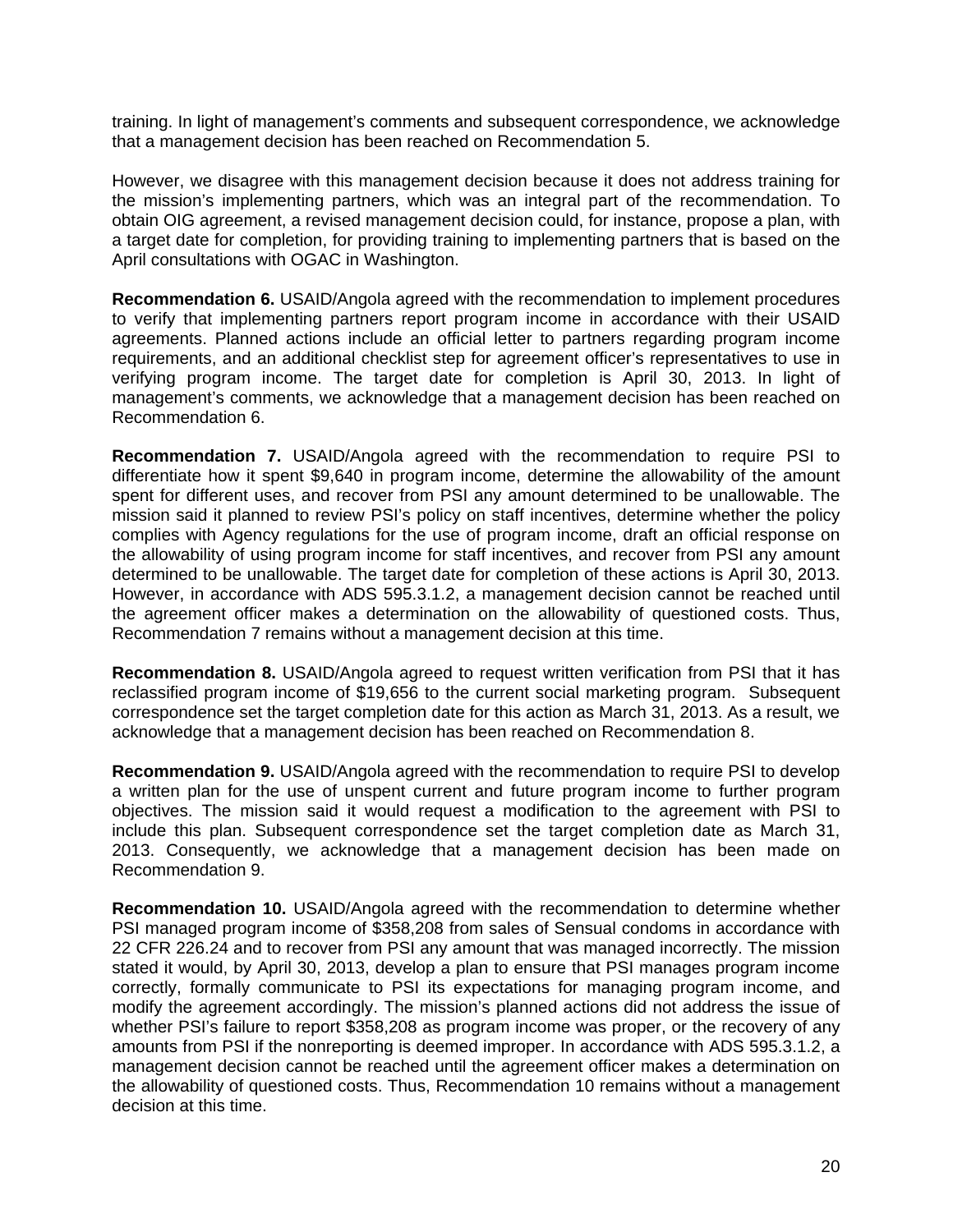**Recommendation 11.** USAID/Angola agreed with the recommendation to reach consensus with PSI on how to manage program income generated from future sales of Sensual condoms, and modify the cooperative agreement accordingly. The mission said it would first determine, in coordination with the USAID agreement officer and regional legal advisor, whether PSI's current policy complies with Agency regulations, and then modify the agreement if necessary. The target date for completion is June 30, 2013. In light of management's comments, we acknowledge that a management decision has been reached on Recommendation 11.

**Recommendation 12.** USAID/Angola agreed with the recommendation. The mission developed an annual plan for quarterly partner meetings to promote strategic coordination, which it shared with partners during coordination meetings on October 18, 2012, and February 1, 2013. In light of this action and supporting documentation provided, we acknowledge that a management decision has been reached and final action taken on Recommendation 12.

**Recommendation 13.** USAID/Angola agreed with the recommendation to implement policies and procedures for monitoring the effectiveness of approved branding and marking plans. The mission said it will provide refresher training for agreement officer's representatives, develop a PowerPoint training session for partners, and update its monitoring mission order to address oversight of branding and marking. The target date for completion is May 31, 2013. In light of management's comments, we acknowledge that a management decision has been reached on Recommendation 13.

**Recommendation 14.** USAID/Angola agreed with the recommendation. The mission said it would send an official letter by April 30, 2013, reminding PSI of its branding and marking obligations. In light of management's comments, we acknowledge that a management decision has been reached on Recommendation 14.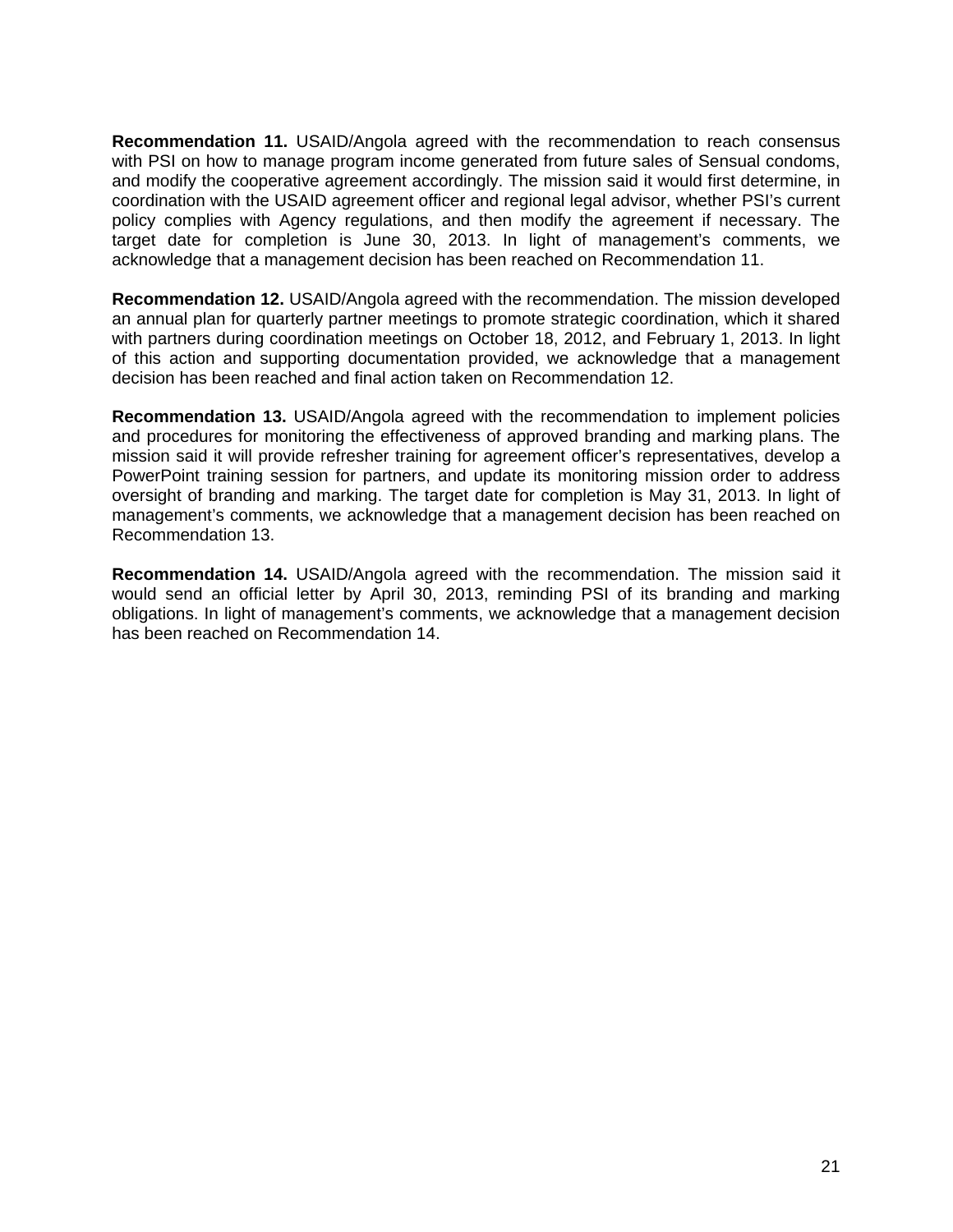# SCOPE AND METHODOLOGY

### **Scope**

RIG/Pretoria conducted this performance audit in accordance with generally accepted government auditing standards. Those standards require that we plan and perform the audit to obtain sufficient, appropriate evidence to provide a reasonable basis for our findings and conclusions in accordance with our audit objective. We believe the evidence obtained provides that reasonable basis.

The objective of the audit was to determine whether USAID/Angola's HIV/AIDS prevention activities were achieving their main goals of strengthened health systems, changed behavior, and improved strategic information. We conducted audit fieldwork from September 18 to October 5, 2012.

In planning and performing this audit, we assessed internal controls related to program activities. Specifically, we reviewed the following:

- USAID/Angola's FY 2012 evaluation required under Federal Managers' Financial Integrity Act of  $1982^{10}$
- Program cooperative agreements and modifications
- USAID/Angola HIV Prevention Portfolio Review (August 9, 2011)
- Partner annual work plans
- Partner financial reports
- Partner quarterly performance reports
- USAID/Angola's health team organizational chart
- Data quality assessment of Kapelako Project indicators
- Agreement officer's representative designation letters and certifications

USAID/Angola received a total of \$20 million in PEPFAR funding in FYs 2011 and 2012 to implement HIV/AIDS activities. We obtained documentation from USAID/Angola on the HIV/AIDS portfolio and judgmentally selected agreements for audit based on funding amounts, the timeline of activities, and performance issues identified in USAID/Angola's 2011 HIV Prevention Portfolio Review. Accordingly, the audit reviewed the mission's four main HIV/AIDS programs, representing total awards of \$61.4 million: ForçaSaùde, implemented by Jhpiego; Integrated Health Social Marketing and PROACTIVO, implemented by PSI; and Kapelako Project, implemented by World Learning.

<sup>-</sup> $10$  Public Law 97-255 codified in 31 U.S.C. 3512.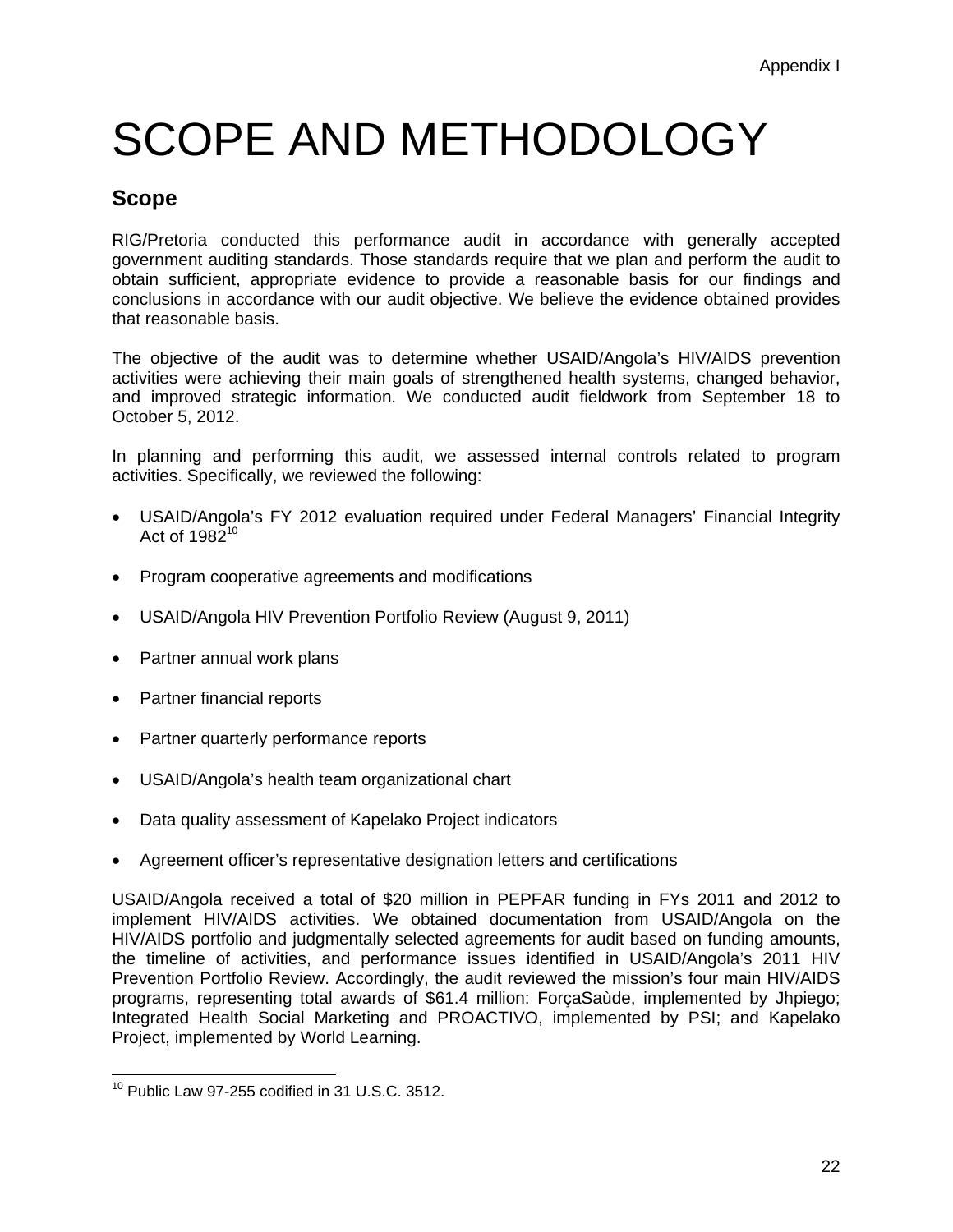The audit scope excluded two multicountry HIV/AIDS agreements that were active in Angola but were regionally managed and had combined budgets of just over \$1 million for Angola activities in FY 2012. In addition, we limited audit procedures for the Kapelako Project because it terminated on September 30, 2012, during audit fieldwork. We did not conduct site visits or detailed data quality testing for this program because any resulting findings would not have been relevant at report issuance.

As of June 30, 2012, obligations and expenditures for the four programs under review totaled \$14.6 million and \$11.4 million, respectively. The audit focused the program review on FY 2012 activities through June 30, 2012.

In planning the audit, we interviewed regional USAID/Southern Africa staff members in Pretoria who assisted in program management. We conducted audit fieldwork in Luanda at USAID/Angola to interview key mission officials, and at PSI, Jhpiego, and World Learning head offices to interview partner officials. In addition, we conducted site visits in four provinces in Angola to speak with field staff and observe ongoing activities, as follows:

- In Luanda Province, we visited PSI and Jhpiego project locations including two Jhpiegosupported health facilities, a PSI condom wholesaler, and two PSI condom retailers.
- In Huambo Province, we visited two Jhpiego-supported health facilities, a Jhpiegosupported mobile HIV testing clinic, three PSI condom retailers, and the Angolan Ministry of Health provincial office.
- In Huila Province, we visited a PSI subawardee and four PSI condom retailers.
- In Cunene Province, we visited four PSI intervention hot spots, two health facilities involved in PSI's referral activities, and the local public health office.

We reviewed findings from a prior audit on USAID/Angola's public-private partnerships (4-654 2-006-P, February 27, 2012) and considered those that affected the audited HIV/AIDS programs. These findings pertained to program management and monitoring, site visits, and branding and marking.

#### **Methodology**

To answer the audit objective, we began by reviewing ADS 201, "Planning"; 202, "Achieving"; 203, "Assessing and Learning"; 204, "Environmental Procedures"; 302, "USAID Direct Contracting"; 303, "Grants and Cooperative Agreements with Non-Governmental Organizations"; and 320, "Branding and Marking." We also reviewed the PEPFAR *Next Generation Indicator Guide* for guidance on performance monitoring and reporting and the Partnership Framework between the Government of the Republic of Angola and the Government of the United States of America to Combat HIV/AIDS 2009-2013 for details on the countries' HIV/AIDS strategies and coordination.

During planning and fieldwork, we interviewed USAID officials in South Africa and Angola. To understand program guidance, background, and implementation, we interviewed agreement officers, financial management officials, regional and bilateral health team staff, and agreement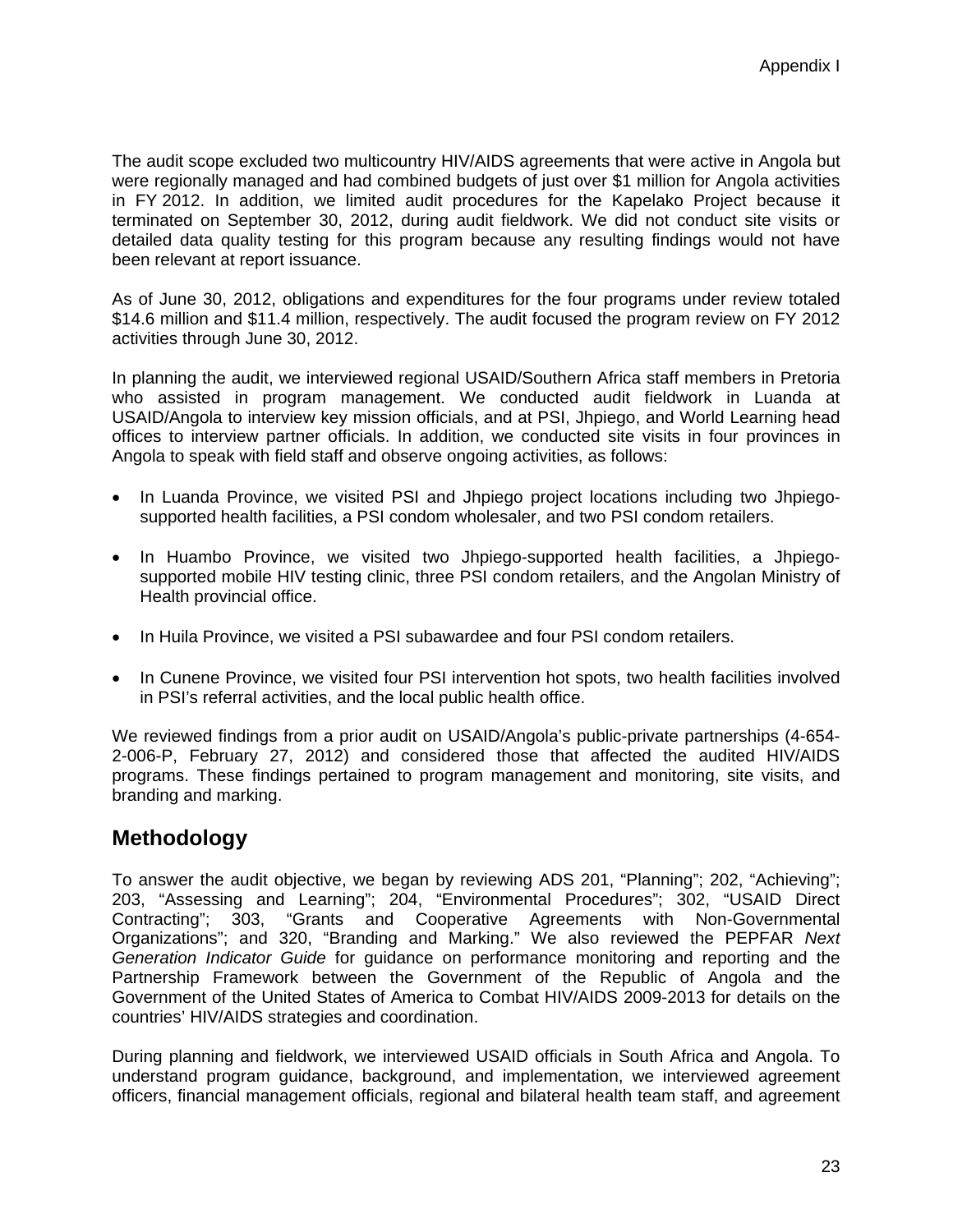officer's representatives. We also interviewed CDC staff members in Angola who were responsible for OGAC reporting.

We conducted meetings at implementing partner offices in Luanda and suboffices in provincial capitals. The purpose of these meetings was to obtain detailed insight from partners and subpartners on project performance, their working relationships with USAID, and how program results were achieved. Additionally, when possible, we interviewed provincial government health officials to understand how the programs are working with the Angolan Government.

In addition, we obtained and reviewed program documentation, including agreements and performance reports, to substantiate these interviews and assess program achievement. We compared results reported by partners as of June 30, 2012 (the end of the third quarter), with FY 2012 targets (Appendix III) to determine whether they were on track to achieve the targets by the end of the fiscal year. To establish a materiality threshold for evaluating success of program activities, we considered indicators that had reached 75 percent of their annual target to be on track.

To assess data quality and validate results, we reviewed supporting documentation for the data partners reported in the third quarter of FY 2012 for selected indicators. Source documentation included partner databases, training registers, outreach workers' forms from behavior change activities targeted to most-at-risk-populations, and sales records. We judgmentally selected this period for review because its data were the most recent reported. Results from the selected samples cannot be projected to all records of quarterly performance data.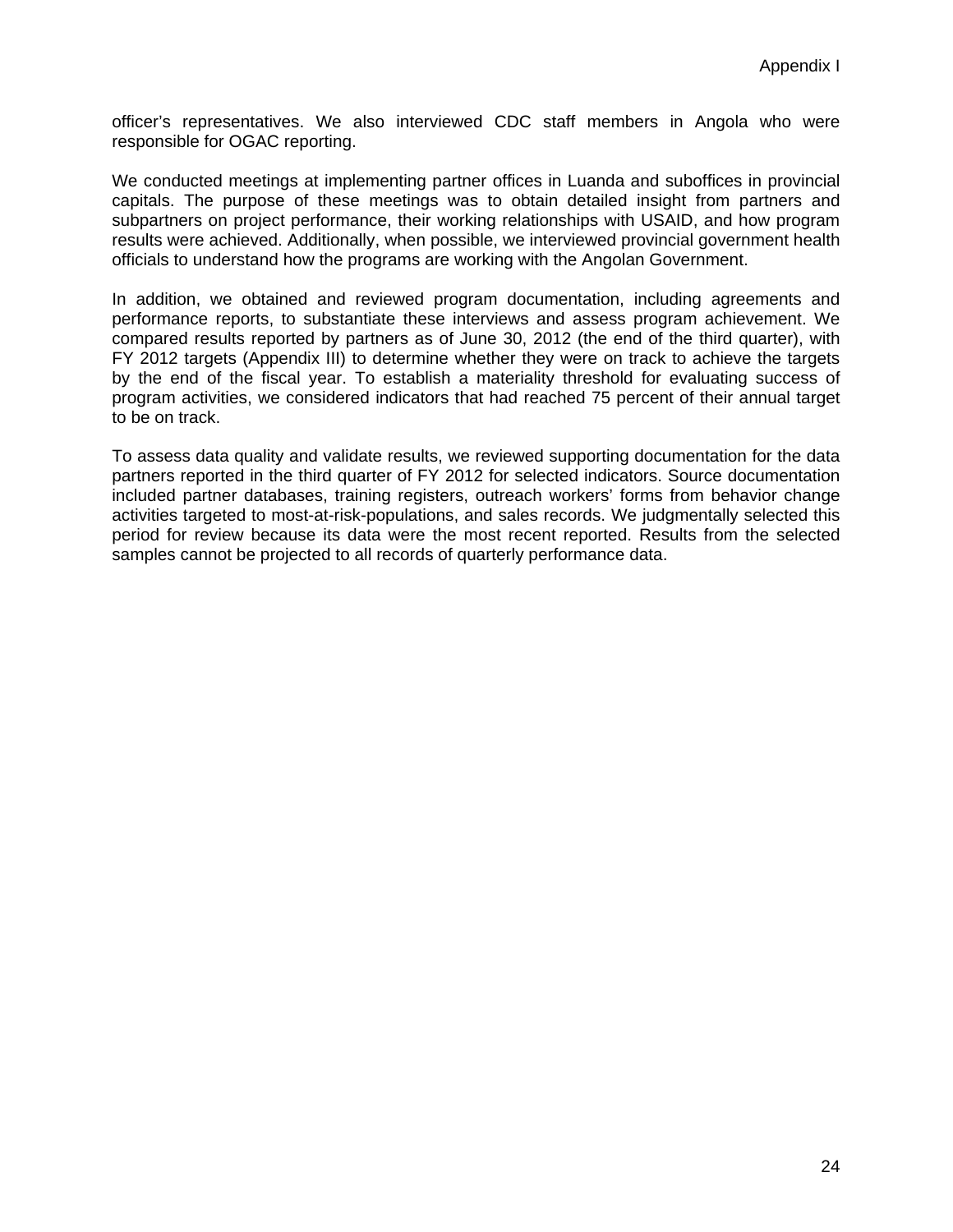# MANAGEMENT COMMENTS



| DATE:           | February 13, 2013                                                                                                   |
|-----------------|---------------------------------------------------------------------------------------------------------------------|
| TO:             | Robert W. Mason, Regional Inspector General/Pretoria                                                                |
| FROM:           | Teresa McGhie, Mission Director, USAID/Angola /s/                                                                   |
| <b>SUBJECT:</b> | Management Decisions on the Audit of USAID/Angola's HIV/AIDS Activities<br>(Draft Audit Report No.: 4-654-13-XXX-P) |

In accordance with ADS 595.3.1, this memorandum transmits the Missions management comments on the subject audit report of the Mission's HIV/AIDS activities. We express our gratitude to the RIG for conducting this audit and preparing the draft report.

The timing of this audit is opportune because, for the first time since 2005, the Mission's health team has a full staff dedicated to manage USG funds by providing comprehensive oversight of HIV/AIDS activities. The recently arrived Supervisory General Development Officer, who comes to Angola with substantial USAID experience, is well placed to lead the Mission's health nascent team in responding to all areas of concern in this audit. We appreciate the opportunity to provide clarifications and comments.

#### **FINDINGS**

 $\mathcal{I}$ . *1. Key HIV/AIDS activities were not on track to achieve main goals (page 6)* 

**Management Comments:** The Mission agrees with this finding. However, we wish to note that by the end of the fourth quarter, activities were on track for all but one of the referenced indicators.

#### **Recommendation No. 1:**

**Implement a process for approving partner deliverables, which includes rerouting in the event of staffing vacancies** 

#### **Management Decision:**

The Mission agrees with this recommendation.

#### **Action taken:**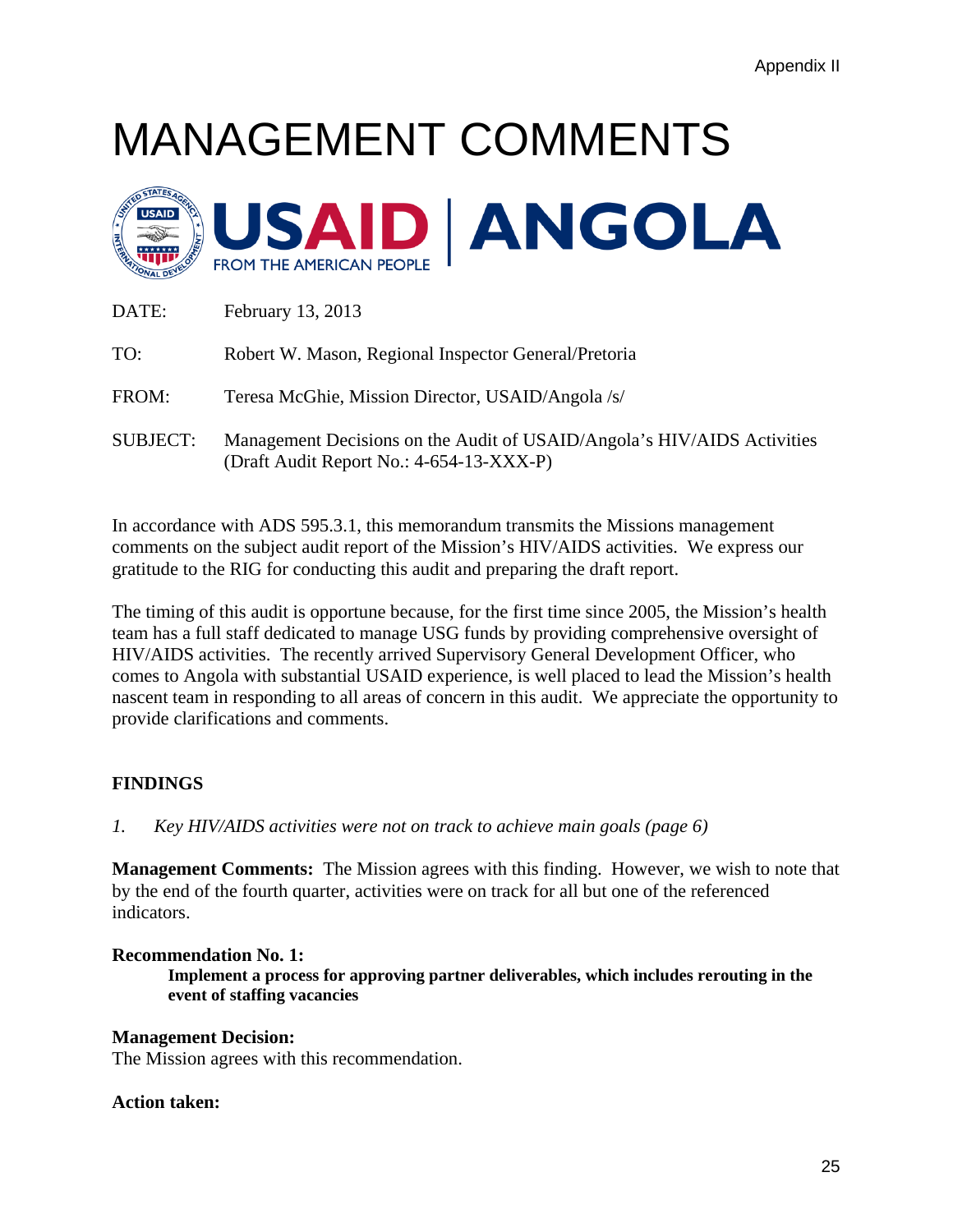Since the audit, the Mission has implemented processes for managing and routing financial reporting of accruals and pipeline, and for quarterly reporting of strategic information.

#### **Actions Planned:**

Specific language will be added to the recently updated Mission Order 203, which clarifies the chain of responsibility in the case of staff vacancies. Because of the number of field support activities in the program, we intend to add two requirements: (1) Activity Managers are assigned, with alternates, for all centrally managed programs, and that responsibilities of Activity Managers are clearly delineated, and (2), AOR and Activity Manager files are regularly updated. This action is expected to be completed by **March 31, 2013.** 

#### **Recommendation No. 2:**

**travel constraints Implement a mission policy to create annual site visit schedules for routine monitoring and addressing performance concerns, including alternate monitoring activities to mitigate** 

#### **Management Decision:**

The Mission agrees with this recommendation.

#### **Actions Taken:**

The Mission has created an annual work plan that includes a site visit schedule planned for FY 2013.

#### **Actions Planned:**

The Mission has established the work plan and site visit schedule. Both have been communicated with all partners on 1 February 2013. The Mission will finalize after receiving partner feedback no later than March 31, 2013. The Mission will also update Mission Order 203 on Performance Monitoring and Evaluation to require annual site visit schedules. Site visits will be performed no less than quarterly. This action will be completed by **March 31, 2013.** 

#### **Recommendation No. 3:**

 **responsibilities receive the appropriate training and certification Management Decision: Implement a plan to verify that personnel performing Agreement Officer's Representative** 

The Mission agrees with this recommendation.

#### **Actions Taken:**

The Mission Health Team, including members who focus primarily on HIV, has a training plan for all current staff that addresses this recommendation.

#### **Actions Planned:**

An updated Mission Order on training will ensure that training plans are updated at least annually and as new staff join the Mission. Documentation of training completion will be centrally maintained. A Mission Notice will require all staff to deliver course completion certification to their supervisor for central filing. These three Mission-based actions will be completed by or before **March 31, 2013.**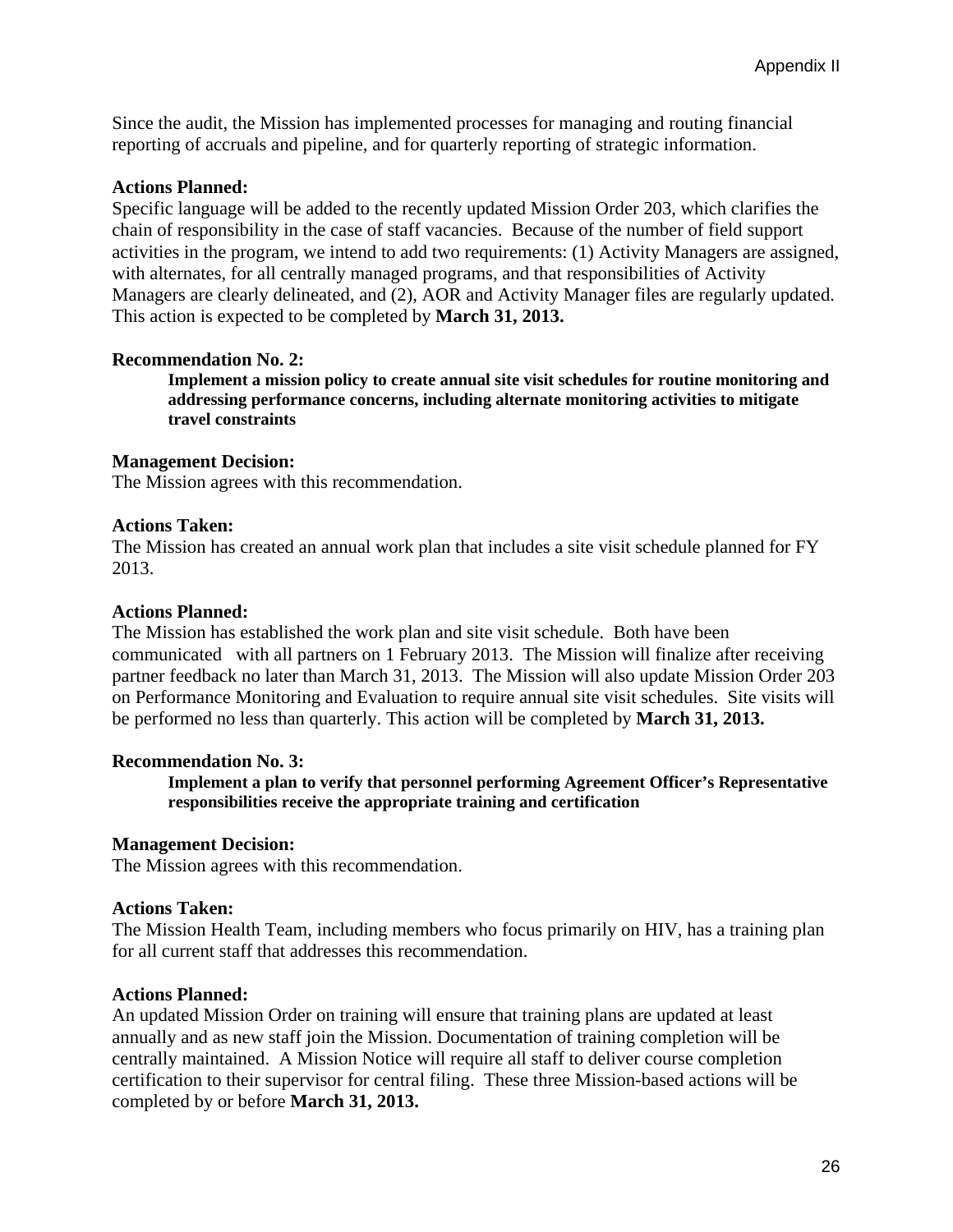#### 2. *2. USAID Angola Did Not Implement Performance Management Processes Adequately (page 9)*

**Management Comments:** The Mission agrees with this finding. It should be noted that USAID Angola has performance management processes in place, but have not had adequate staff to facilitate implementation of such processes. All key positions, however, have now been filled, and the HIV/AIDS Team is beginning to implement existing procedures to improve performance management. For example, the recently hired M&E Advisor has begun to address partner data reliability and validity through regular DQAs and review of quarterly strategic information reports for PEPFAR. This M&E oversight is enabling the Mission to identify over- and underreporting, and to rectify and reconcile reported data with source documents. Post audit, the M&E Advisor received on-the-job training by the OGAC Strategic Information (SI) Advisor to support the Mission. In addition, approximately one month after the audit was conducted the health team delineated a yearlong plan that includes regular monitoring visits of all implementing partner activities.

#### **Recommendation No 4:**

**Sign a memorandum of understanding with the Centers for Disease Control and Prevention (CDC) that defines the division of responsibilities for setting targets for and reporting performance on HIV/AIDS indicators** 

#### **Management Decision:**

We agree with this recommendation in principle, but will proceed with a "Letter of Agreement" instead of a memorandum of understanding.

#### **Actions Taken:**

The Mission has initiated several phone calls with the OGAC SI Advisors to understand the roles and responsibilities of the SI Advisor for USG Angola. To date, the HIV/AIDS Team has received a copy of the SI program description, and is using it as the basis for a Letter of Agreement between the USG Agencies. This Letter of Agreement has been drafted by USAID and shared with CDC for review/comments.

#### **Actions Planned:**

To finalize the "Letter of Agreement" between CDC and the Mission on or before **March 31, 2013.**

#### **Recommendation No. 5:**

**Request training for its staff and HIV/AIDS implementing partners from the Office of the U.S. Global AIDS Coordinator (OGAC) on setting targets for and reporting performance on HIV/AIDS indicators** 

#### **Management Decision:**

The Mission agrees with this recommendation.

#### **Actions Taken:**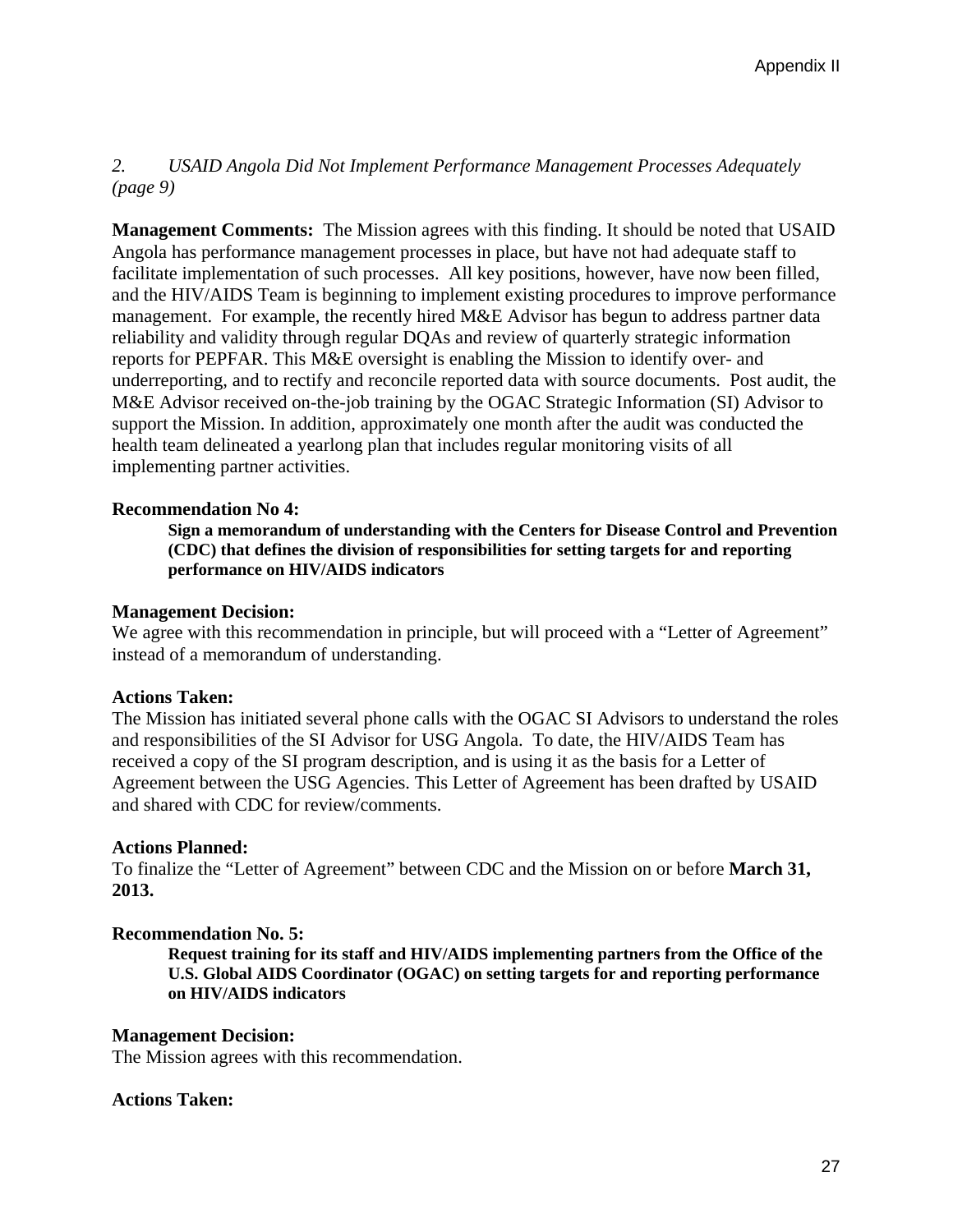The Angola OGAC Country Team support lead is scheduled to arrive in March 2013 to provide this training. In addition, the recently hired USAID M&E Advisor had one-on-one, on-the-job training with the OGAC SI Advisor during his recent trip to Angola in November/December 2012, and supported with the preparations of the Annual Report.

#### **Actions Planned:**

Upon completion of the March training, the HIV/AIDS team will document the process for target setting by or before **September 30, 2013.** In addition, both HIV/AIDS team members on official travel to Washington, DC for training in March and April will have at least one consultative day with OGAC for on the job training. This action will be completed on **April 30, 2013**.

#### 3. *3. USAID and PSI Processes for Use and Management of Program Income Were Unclear (p 11)*

**Management Comments:** The Mission agrees with this finding and wishes to point out that subsequent to the audit, PSI has acknowledged the errors in reporting of program income for the USAID purchased commodity (Legal), and is in the process of making corrections. The Mission will continue its communication with PSI and follow up in writing on or before **April 30, 2013**.

#### **Recommendation No. 6:**

 **accordance with their agreements with USAID Management Decision: Implement procedures to verify that implementing partners report program income in** 

The Mission agrees with this recommendation.

#### **Actions Taken:**

The Mission requires partners to provide details on the amount and use of program income in their quarterly programmatic narrative, as well as the annual report.

#### **Actions Planned:**

The Mission will request refresher training from the Regional Agreement Officer (AO) on the optimal method for verifying program income and proper interpretation of the SF-425. In addition, we will work with the AO to add to the AOR checklist of responsibilities that any AOR who manages a mechanism(s) earning program income will, on a quarterly basis upon receipt of the SF-425, verify program income based on knowledge of the sales price and through triangulation with other reported data, and compare results with the Alternate AOR. The Mission will also draft an official letter to partners about the legal obligation to report program income in accordance with their agreement and 22 CFR 226.24. All three actions will be completed on or before **April 30, 2013.** 

#### **Recommendation No. 7:**

**Require PSI to differentiate how it expended \$9,640 in program income (for different uses, including providing incentives for meeting sales targets and holiday gifts), determine the allowability of the amounts expended for the different uses, and recover from PSI any amount determined to be unallowable**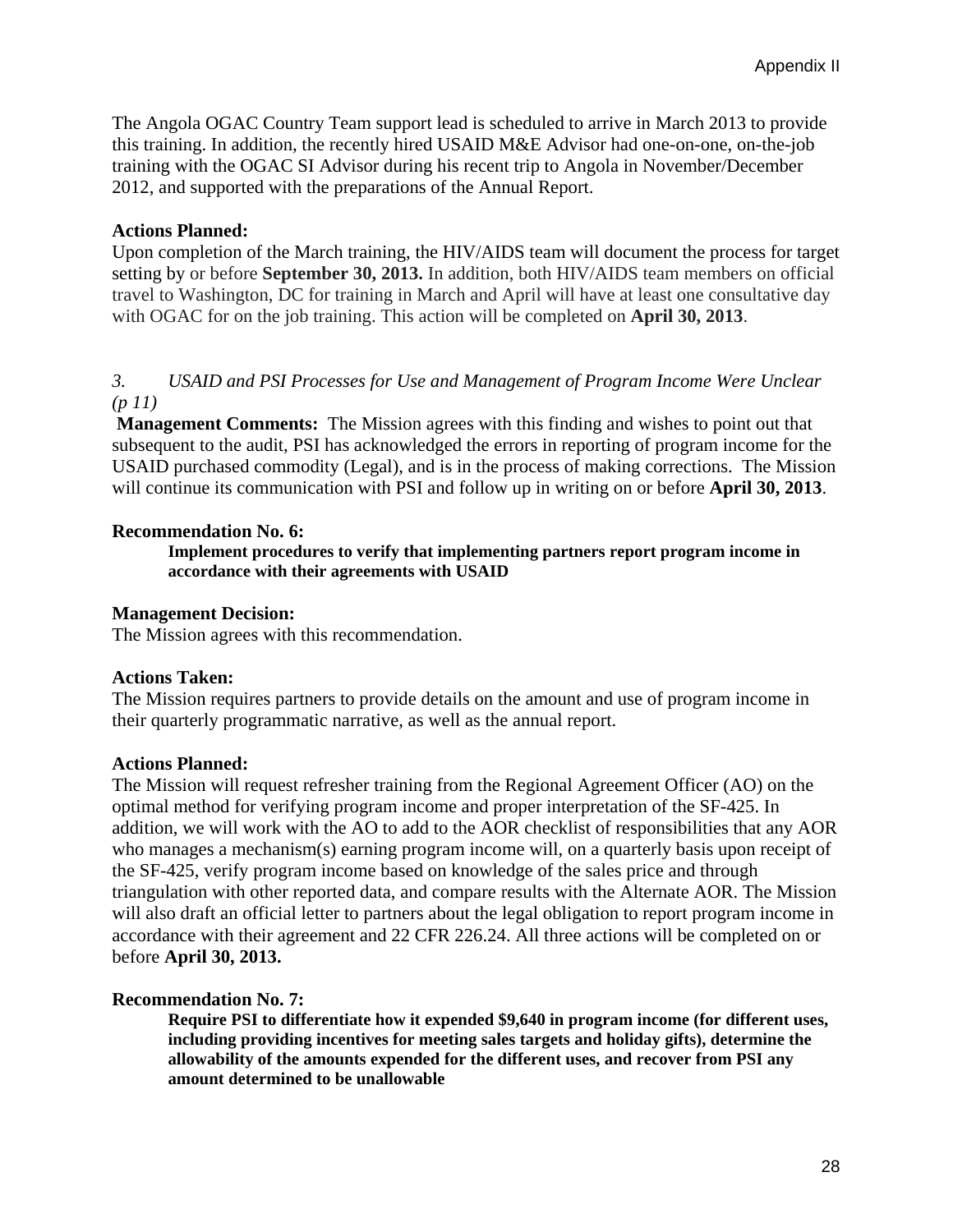#### **Management Decision:**

The Mission agrees with this recommendation.

#### **Actions Taken:**

The Mission has reviewed a letter sent by PSI, December 17, 2012, that explains PSI's policy staff incentives. We have requested and received a copy of this policy to be reviewed internally, by the Agreement Officer, and by the RLA.

#### **Actions Planned:**

The HIV/AIDS Team and the AO will review the PSI policy on staff incentives, and consult with the RLA, to confirm its compliance with 22 CFR 226.24. Then HIV/AIDS Team will draft an official response addressing the allowability of program funds used for staff incentives, and request the recovery of any amount deemed unallowable. This action will take place on or before **April 30, 2013.** 

#### **Recommendation No. 8:**

**Verify that PSI reclassifies \$19,656 in program income (that was incorrectly reported under the previous social marketing program) as income under the Integrated Health Social Marketing Program** 

#### **Management Decision:**

The Mission agrees with this recommendation.

#### **Actions Taken:**

The Mission has received written correspondence from PSI acknowledging the inadvertent accounting of program income from the current mechanism into the previous project, leading to underreporting of program income, which they plan to correct.

#### **Actions Planned:**

The Mission will follow-up, through written correspondence, requesting verification that the funds have been reclassified. This action will be completed on or before **February 28, 2013**.

#### **Recommendation No. 9:**

 **income to further eligible program objectives Require PSI to develop a written plan for using unexpended current and future program** 

#### **Management Decision:**

The Mission agrees with this recommendation.

#### **Actions Taken:**

The Mission has notified the partner that a written plan is required.

#### **Actions Planned:**

The Mission will follow-up through official written correspondence, requiring PSI to develop and send to the Mission a plan for the use of expected current and future program income to further eligible program objectives. The Mission will also request an Agreement Modification to include this plan. These actions will be completed on or before **February 28, 2013**.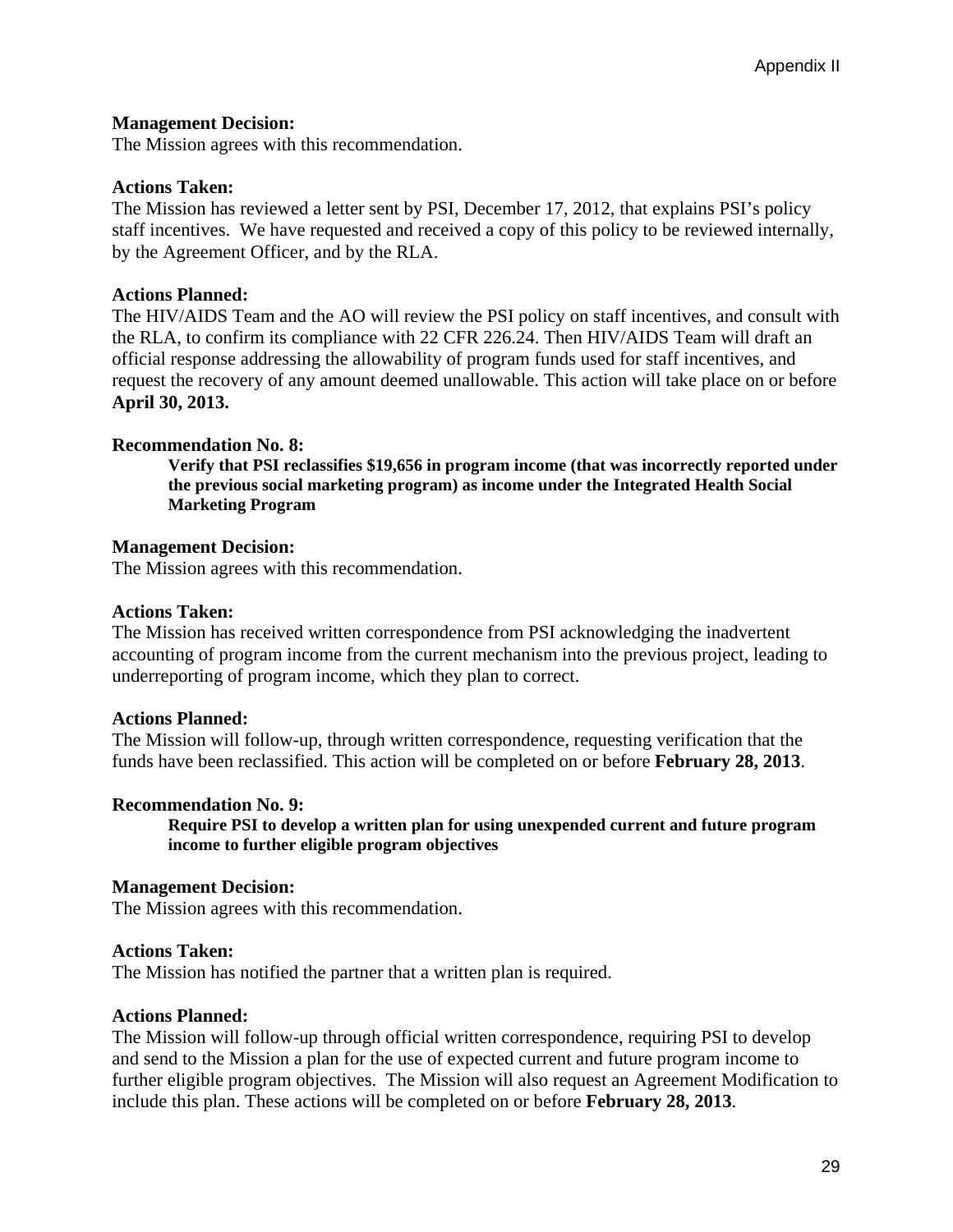#### $\overline{4}$ . *4. USAID/Angola did not facilitate program coordination (page 13)*

**Management Comments:** The Mission agrees with this finding and wishes to note, as stated by the Auditors, that there were insufficient staff at the Mission to facilitate program coordination. Despite best efforts by the Mission, it is difficult to recruit staff to Angola. Even once recruited, there are often significant delays due to bureaucratic processes out of the Mission's control. In addition, the Mission recently experienced a period where several direct hire staff left post early. Despite skeletal staffing, the Senior HIV Advisor (arrived in February 2012) did lead partner coordination activities , including a partner meeting as recent as March/April 2012 to streamline partner reporting, monitoring and evaluation for PEPFAR. Since then, the Mission has increasingly maximized opportunities for program coordination, beginning with the creation of an annual schedule of regular meetings where partners share their work plans and coordinate to maximize synergy and minimize duplication.

#### **Recommendation No. 10:**

**Determine whether PSI managed program income of \$358,208 (from sales of Sensual condoms) in accordance with 22 CFR 226.24, and recover from PSI any amount that was managed incorrectly** 

#### **Management Decision:**

The Mission agrees with this recommendation.

#### **Actions Taken:**

After a request from the HIV/AIDS Team on the issue, PSI responded with clarifications.

#### **Actions Planned:**

The HIV/AIDS Team is working with PSI to make sure that it manages program income correctly. A plan will be in place on or before **April 30, 2013.** The HIV/AIDS Team will follow-up with a formal notice to PSI and will initiate an Agreement Modification, if necessary, clearly detailing the Mission's expectation of how program income from this commodity should be declared and used. This action will also be completed on or before **April 30, 2013**.

#### **Recommendation No. 11:**

 **of Sensual brand condoms, and modify the cooperative agreement accordingly Management Decision: Reach consensus with PSI on how to manage program income generated from future sales** 

The Mission agrees with this recommendation.

#### **Actions Taken:**

Please refer to actions taken under recommendation 10.

#### **Actions Planned:**

The HIV/AIDS Team will request written guidance from the AO and the RLA to help determine whether PSI's policy complies with 22 CFR 226.24, and subsequently follow up with a formal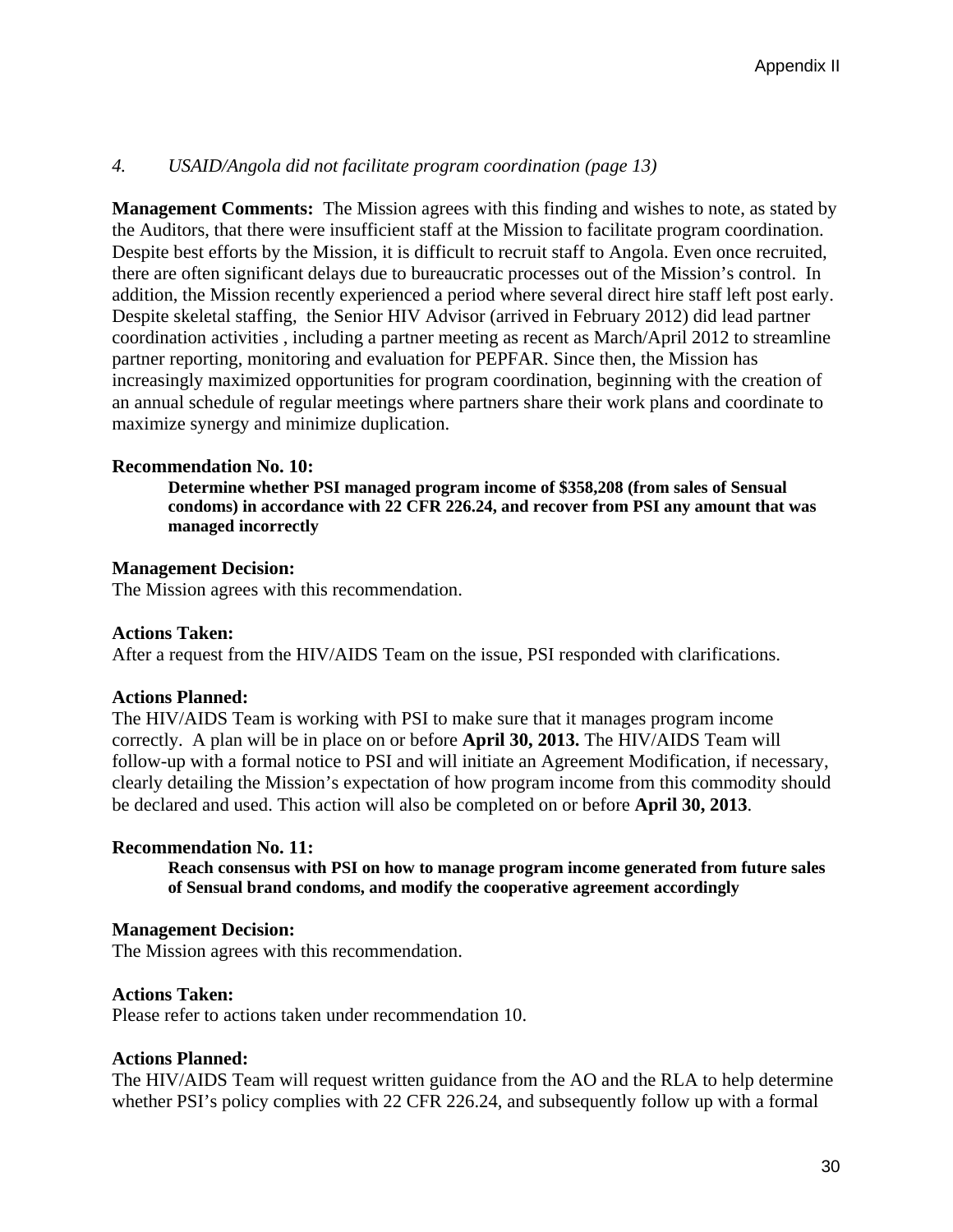notification to PSI. Depending on the guidance, the HIV/AIDS Team may also request an agreement modification, detailing the use of program funds from the sale of commodities promoted but not purchased with USAID funds. These actions are to be completed by **June 30, 2013**.

#### **Recommendation No. 12:**

strategic coordination **Develop a schedule of and hold regular meetings with its HIV/AIDS partners to promote** 

#### **Management Decision:**

The Mission agrees with this recommendation.

#### **Actions Taken:**

The HIV/AIDS Team has developed an annual plan for quarterly partner meetings. Partners were notified of this annual plan verbally in the most recent partner coordination meeting (February 1, 2013), and this will be reflected in the meeting notes.

#### **The Mission respectfully requests that recommendation No. 12 be closed.**

#### 5. *PSI's advocacy work had not progressed as planned*

**Management Comments:** The Mission agrees with this finding. In fact, due to underperformance of one PSI project, the Mission requested and conducted a program evaluation in 2010/2011. This resulted in a remediation plan requiring the partner to address inadequacies. To their credit, PSI noted programmatic and financial non-compliance by their advocacy Partner, ADRA, and terminated the agreement. Another partner was identified to implement advocacy work, and the the HIV/AIDS Team is monitoring PSI's progress in this area. The Mission plans a formal assessment of PSI's progress in March 2013.

#### 6. *6. Angolans lacked awareness of USAID's sponsorship (page 16)*

**Management Comments:** The Mission agrees with this finding, and had already begun to address this issue with partners prior to the audit. Several months before the audit, a partner had improperly branded its USAID funded activities in a radio broadcast. USAID staff took immediate action with the Partner, resulting in correct branding and marking in subsequent airings.

Please note, however, that there are sensitivities in the relationship between the US Government and the Government of Angola, which complicate branding, and marking. With 2012 being an election year, the radio stations, all of which are owned by the Government of Angola (GRA), refused to comply with USAID branding regulations. The GRA wanted to minimize any perception that the US Government was doing more for its people than it was. Consequently, the partner was asked to modify the way it branded, and needed to negotiate on the visibility of USAID. Partners will further be reminded in writing, as necessary, to obtain relevant waivers that will help navigate sensitivities.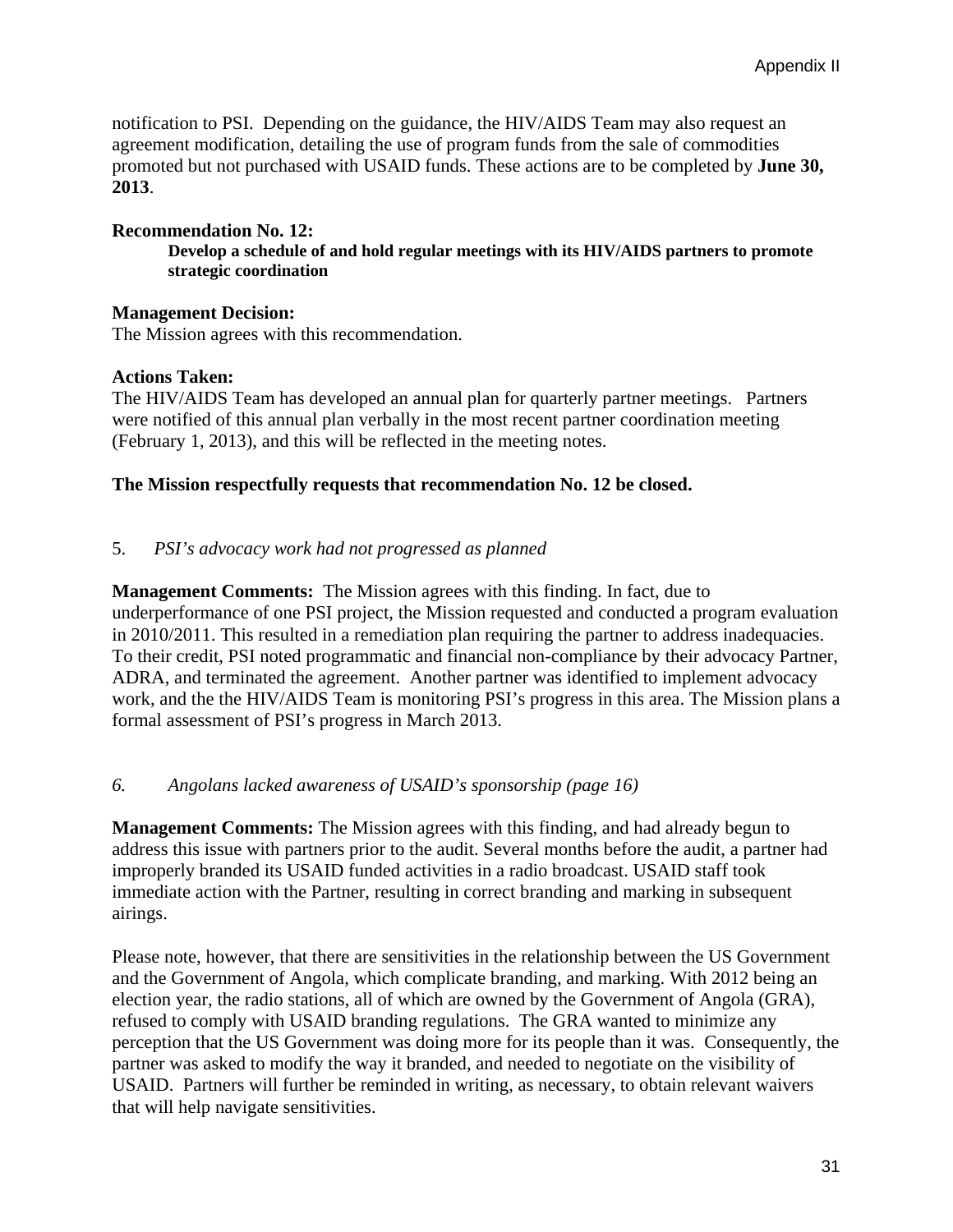#### **Recommendation No. 13:**

 **plans and for monitoring the effectiveness of those plans Management Decision:** Implement policies and procedures for reviewing and approving branding and marking

#### **Management Decision:**

The Mission agrees this recommendation.

#### **Actions Taken:**

During the implementing partners' meeting in October 2012, a presentation on branding and marking was shared with all partners, and an opportunity was provided for each partner to ask clarifying questions.

#### **Actions Planned:**

The Program Office will provide a refresher internal training to AORs and activity managers to ensure that the regulations for branding and marking are understood. Subsequent to that training, the Program Office and the HIV/AIDS Team will develop a joint plan for supporting the implementation, monitoring and reinforcement of USAID branding and marking regulations with partners and sub-grantees. Included in this plan will be PowerPoint training for partners, as well as systematic monitoring of the implementation of branding and marking in accordance with regulations, in a way that maximizes visibility of USAID support during monthly scheduled site visits. Mission Order 203 will be updated to contain a section on branding and marking oversight. These two actions will be completed on or before **May 31, 2013**.

#### **Recommendation No. 14:**

**Remind PSI, in writing, of its obligation to brand all program materials (including supplementary promotional materials) according to its branding and marking plan, exempting only items explicitly identified in the plan from branding and marking requirements** 

#### **Management Decision:**

The Mission agrees with this recommendation.

#### **Actions Taken:**

The Mission has reviewed the branding and marking plans in both of the PSI agreements, and noted that both plans are in accordance with USAID branding and marking regulations. The Mission has reminded the partner of its obligation to brand and mark according to the regulations verbally and in writing. While not explicitly stated in PSI's branding and marking plan, it should be noted that the marking provisions do not apply to the packaging of contraceptives or condoms under ADS 320.3.2.5 e.

#### **Actions Planned:**

The Mission will send an official letter reminding the partner of its branding and marking obligations. This action will be completed on or before **April 30, 2013**.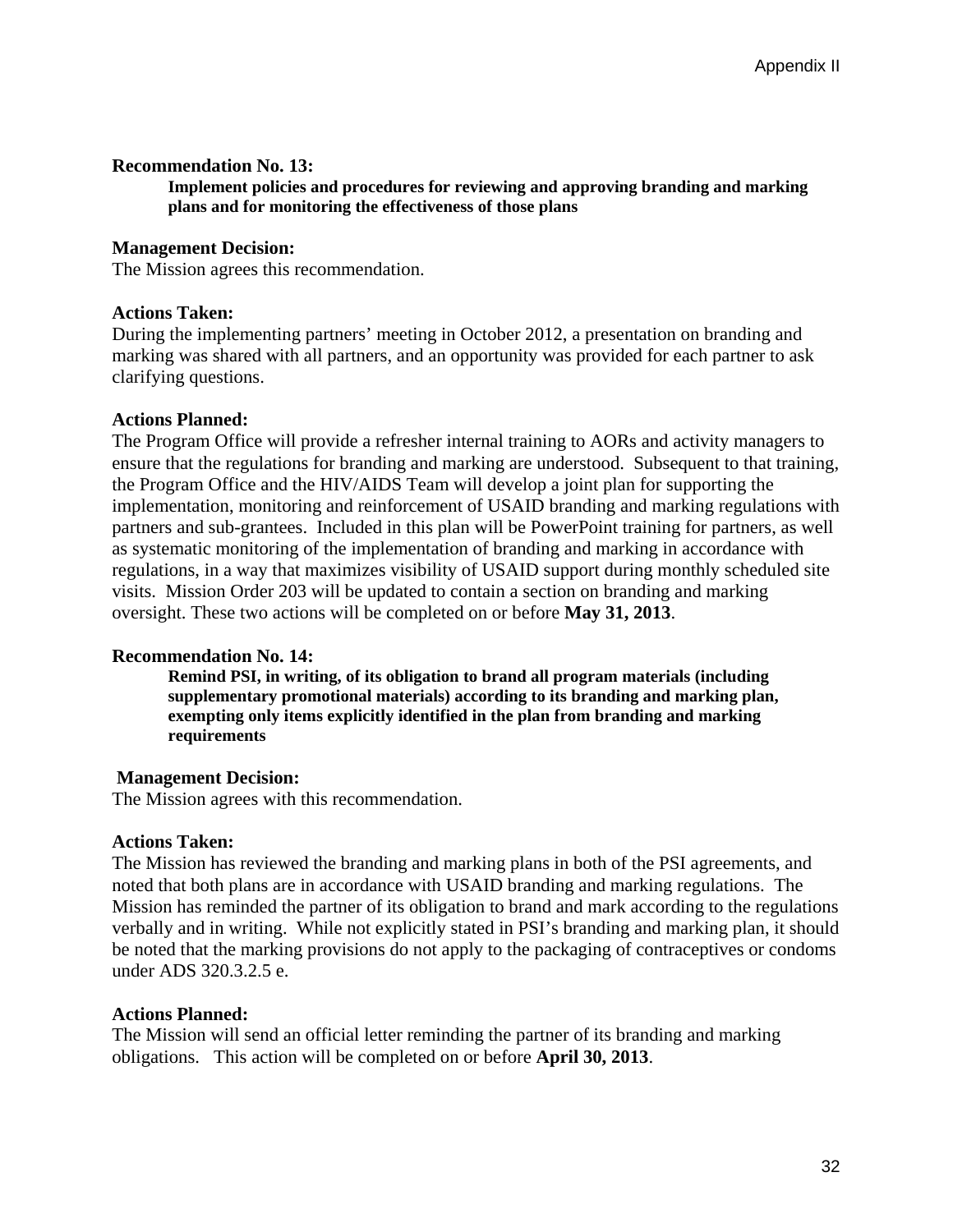### **Results of Selected HIV/AIDS Performance Indicators**

Percent of FY 2012 Annual Target Achieved at the End of the Third Quarter

|                                                          | Number of pregnant women with known HIV<br>status (includes only women who were tested<br>for HIV and received their results)*<br><b>Target 26,442 Result 19,458 Percent 74</b>                                                     |    |     |     |     |
|----------------------------------------------------------|-------------------------------------------------------------------------------------------------------------------------------------------------------------------------------------------------------------------------------------|----|-----|-----|-----|
| <b>Jhpiego</b><br>ForçaSaùde                             | Number of health facilities providing antenatal<br>care services that provide both HIV testing and<br>antiretroviral drugs for prevention of mother-to-<br>child transmission on site*<br>Target 19 Result 16 Percent 84            |    |     |     |     |
|                                                          | Number of health-care workers who<br>successfully completed an in-service training<br>program*<br>Target 114 Result 67 Percent 59                                                                                                   |    |     |     |     |
|                                                          | Number of targeted condom service outlets*<br>Target 200 Result 122 Percent 61                                                                                                                                                      |    |     |     |     |
| Integrated Health Social<br>Marketing<br><u>რ</u>        | Number of condoms sold*<br>Target 10,000,000 Result 7,822,712 Percent 78                                                                                                                                                            |    |     |     |     |
|                                                          | Number of individuals from target population who<br>participated in a mass-scale event<br><b>Target 500,000 Result 16,200 Percent 3</b>                                                                                             |    |     |     |     |
|                                                          | Number of people from most-at-risk populations<br>reached with individual and/or small group<br>interventions that are based on evidence and/or<br>meet the minimum standards required*<br>Target 26,250 Result 1,757 Percent 7     |    |     |     |     |
| PSI<br>PROACTIVO                                         | Number of condoms distributed<br>Target 533,600 Result 229,536 Percent 43                                                                                                                                                           |    |     |     |     |
|                                                          | Number of health-care workers who<br>successfully completed an in-service training<br>program*<br>Target 80 Result 54 Percent 68                                                                                                    |    |     |     |     |
|                                                          | Number of people living with HIV/AIDS reached<br>with a minimum package of [targeted]<br>interventions.<br>Target 1,950 Result 1,866 Percent 96                                                                                     |    |     |     |     |
| …… –⊷arn <b>ıng</b><br>Kapelako Project<br>World Learnin | Number of the targeted population reached with<br>individual and/or small group level preventive<br>interventions that are based on evidence and/or<br>meet the minimum standards required.<br>Target 2,500 Result 1,322 Percent 53 |    |     |     |     |
|                                                          | Number of unique local organizations provided<br>with technical assistance for HIV-related<br>institutional capacity building.<br>Target 5 Result 5 Percent 100                                                                     |    |     |     |     |
|                                                          |                                                                                                                                                                                                                                     | 0% | 25% | 50% | 75% |

\*RIG/Pretoria audited third quarter results for selected indicators. The rest, including all Kapelako Project indicators, are unaudited.